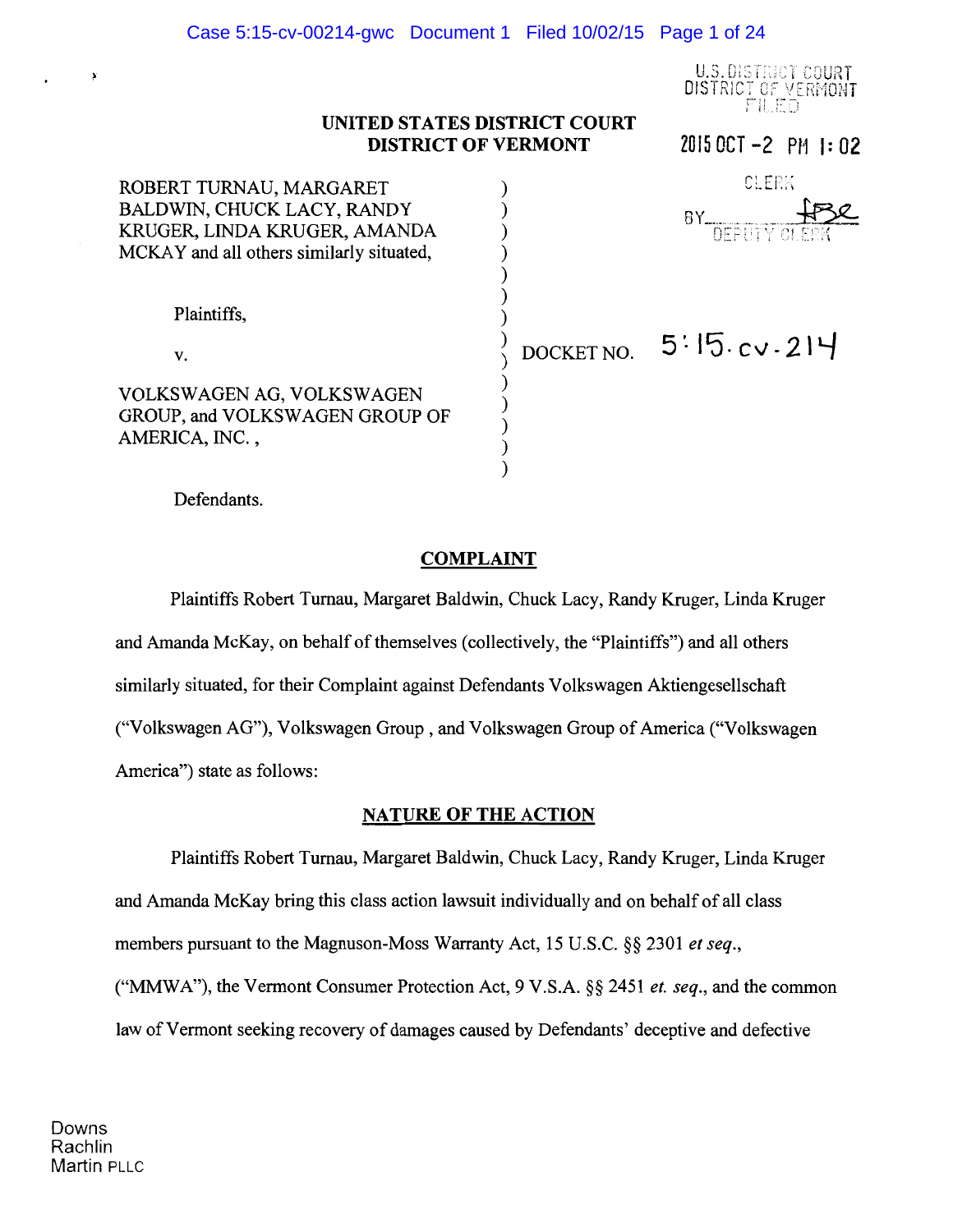manufacturing, production, marketing, promotion and distribution of diesel-powered Volkswagen cars manufactured from 2008 to the present and distributed in the State of Vermont.

## **JURISDICTION AND VENUE**

**1.** This court has subject matter jurisdiction over the Plaintiffs' and the class's claims pursuant to 28 U.S.C. § 1332 (d), as there is complete diversity of citizenship between Plaintiffs/the class and the Defendants and the aggregate amount in controversy exceeds \$5,000,000.

2. This court has subject matter jurisdiction over Plaintiffs' and the class's MMWA claims pursuant to 15 U.S.C. § 2310(d-e), as the total claims at issue exceed \$50,000 in value and the class contains more than 1 00 members.

3. This court has supplemental subject matter jurisdiction over Plaintiffs and the class's state law claims pursuant to 28 U.S.C. § 1367.

4. Venue is proper in this district pursuant to 28 U.S.C. § 1391(b)(2), as a substantial part of the events and/or omissions giving rise to Plaintiffs' and the class's claims occurred here.

# **PARTIES**

5. Plaintiff Robert Turnau is a resident of Charlotte, Vermont. In or about September, 2013, Plaintiff Turnau purchased a model year 2013 Volkswagen Jetta TDI equipped with a diesel engine.

6. Plaintiff Margaret Baldwin is a resident of Strafford, Vermont. In 2011, Plaintiff Baldwin purchased a model year 2011 Volkswagen Jetta Sportswagen TDI equipped with a diesel engine.

7. Plaintiff Chuck Lacy is a resident of Jericho, Vermont. In April2014, Plaintiff Lacy purchased a model year 2014 Jetta Sportwagen TDI equipped with a diesel engine.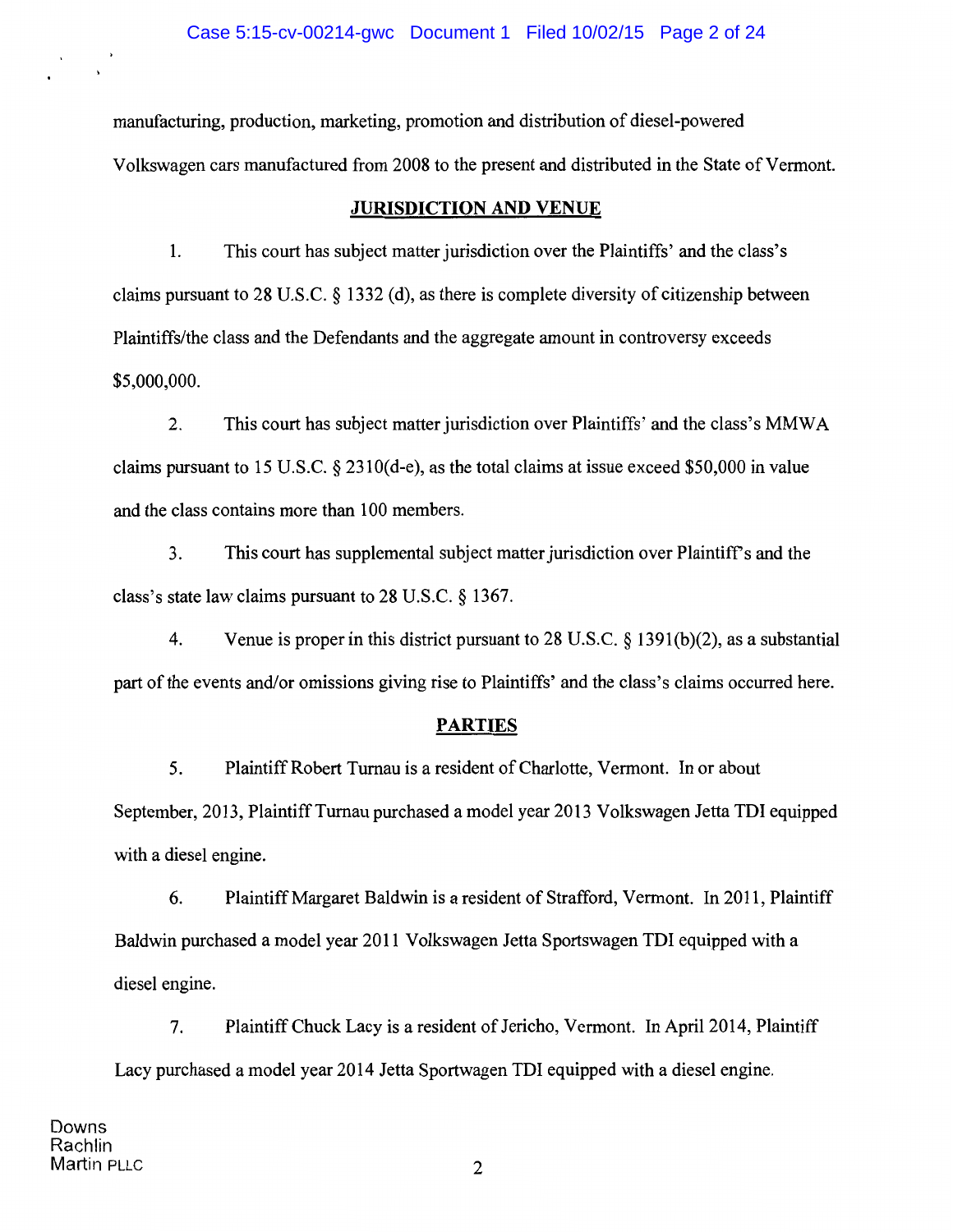#### Case 5:15-cv-00214-gwc Document 1 Filed 10/02/15 Page 3 of 24

8. Plaintiffs Randy Kruger and Linda Kruger are residents of Colchester, Vermont. Randy and Linda Kruger bought a model year 2009 Jetta Sportwagen TDI equipped with a diesel in 2009. They also bought a model year 2015 Golf TDI equipped with a diesel engine in or about June 2015.

9. Plaintiff Amanda McKay is a resident of Bolton, Vermont. In or about June 2015, Plaintiff McKay purchased a model year 2015 Jetta Sportwagen TDI equipped with a diesel engine.

10. Defendant Volkswagen AG is the parent company of the Volkswagen Group. It develops vehicles, components, and technologies for the Group's brands, and also produces and sells vehicles. Volkswagen AG is based in Germany, and cars it produces are sold in the United States and in Vermont. Volkswagen AG is subject to personal jurisdiction in this Court by virtue of its purposeful direction of products, including the deceptively marketed and promoted products at issue in this lawsuit, into Vermont.

11. Defendant Volkswagen Group is one ofthe leading multi-brand groups in the automotive industry. It is based in Germany. Volkswagen Group's business activities focus on developing, producing and selling, *inter alia,* passenger cars in the United States and other countries and in Vermont. Volkswagen Group is subject to personal jurisdiction in this Court by virtue of its purposeful direction of products, including the deceptively marketed and promoted products at issue in this lawsuit, into Vermont.

12. Defendant Volkswagen of America is the North American operational headquarters and subsidiary of the Volkswagen Group of automobile companies of Germany. Volkswagen America is incorporated in New Jersey, is headquartered in Fairfax County, Virginia, and sells Volkswagen cars in Vermont, where it is registered to do business.

 $\mathbf{r}$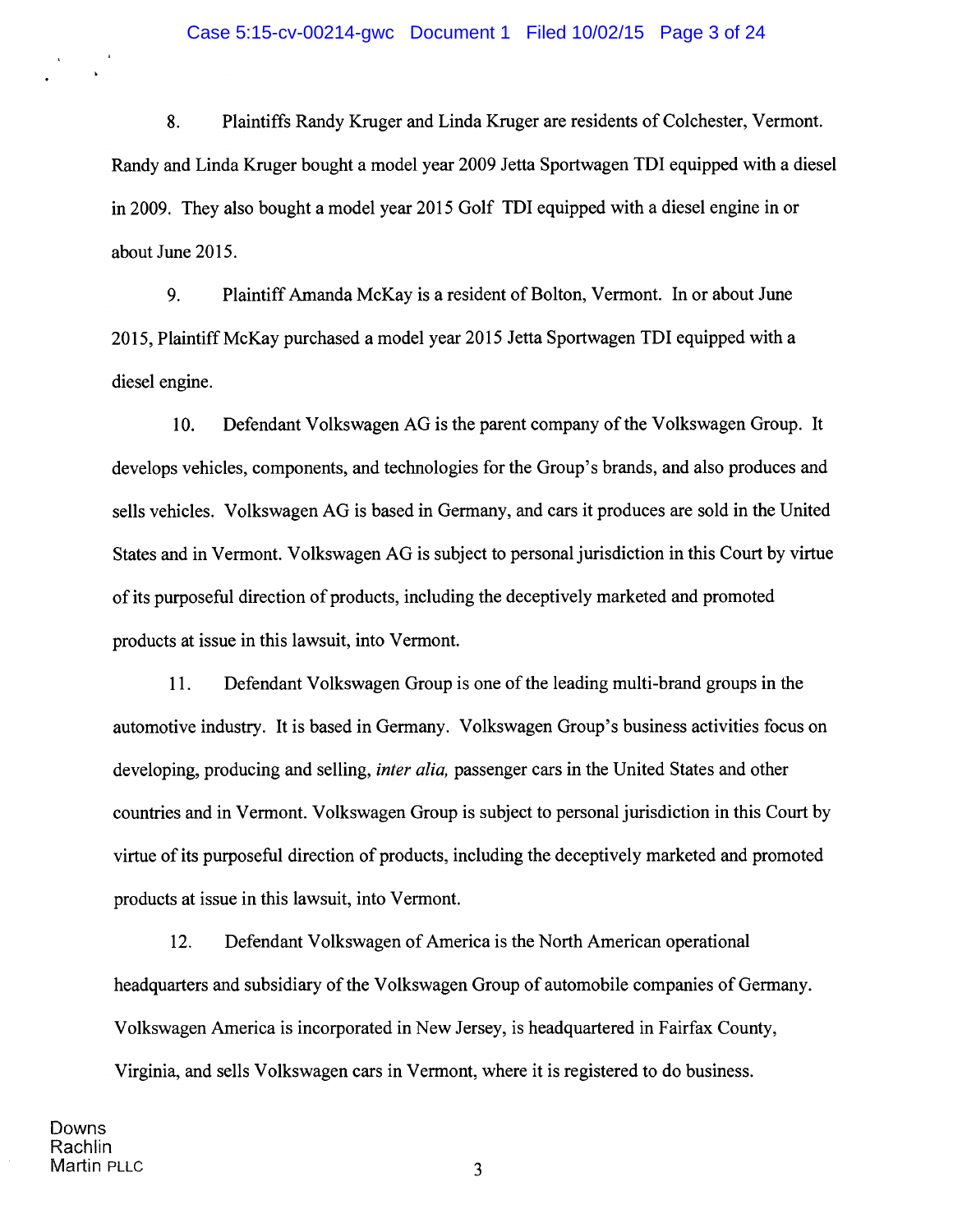## **CLASS ACTION ALLEGATIONS**

13. This action is brought pursuant to Rule 23 of the Federal Rules of Civil Procedure on behalf of a class of plaintiffs ("the Class") consisting of:

a. All persons who purchased or leased Volkswagen diesel powered cars model years 2008 to the present in the State of Vermont, including those diesel powered cars known by the model names Jetta, Jetta Sportwagen, Beetle, Beetle Convertible, Golf, Golf Sportwagen, Passat, and Audi A3.

b. All persons residing or domiciled in Vermont who own or lease Volkswagen diesel-powered cars model years 2008 to the present, including those diesel powered cars known by the model names Jetta, Jetta Sportwagen, Beetle, Beetle Convertible, Golf, Golf Sportwagen, Passat and Audi A3.

14. The Class excludes Defendants, its employees, officers, directors, subsidiaries, and affiliates..

15. The Class Period runs from 2008 to the present.

16. Plaintiff alleges that during the Class Period, the Defendants sold cars that they represented to have clean diesel, environmentally friendly engines when in fact they knew that the engines in the cars they sold did not meet emissions standards and in fact had been engineered with an operating system designed to deceive emissions testing to meet state and federal emissions standards which the engines otherwise would not have met.

17. Numerosity  $(F.R.C.P. 23(a)(1))$ : The Class is so numerous and geographically dispersed throughout the State of Vermont that joinder of all members is impracticable except by means of a class action. Although the precise number of such individuals is currently unknown, Plaintiff believes the number of members in the Class is, at a minimum, hundreds if not

Downs Rachlin Martin PLLC 4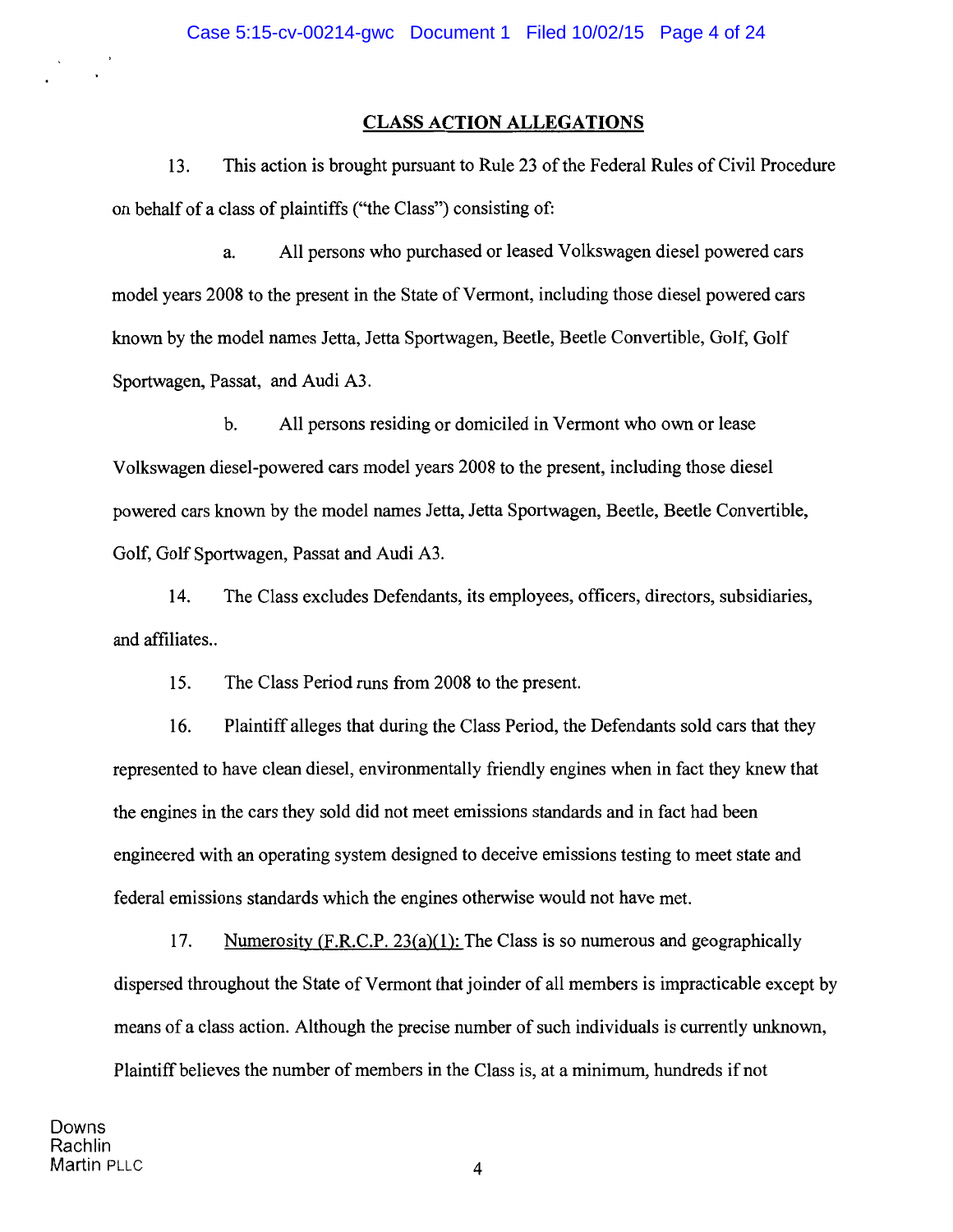thousands throughout the State of Vermont. The class is therefore sufficiently numerous to make joinder impracticable, if not completely impossible.

18. Commonality  $(F.R.C.P. 23(a)(2))$ : Common questions of law and fact exist and such common questions predominate over any questions of law or fact which may affect only individual class members. Such common questions include:

a. Whether Defendants engaged in the conduct alleged in this Complaint.

What marketing, information, promotion or representations were made by the Defendants pertaining to the environmentally friendly, standards-meeting or exceeding and clean diesel aspects of the Defendants' engines.

b. What information did the Defendants have that such representations were false or misleading.

What information Defendants failed to disclose

c. In what way did such representations deceive the Class.

d. whether such representations were made knowingly.

e. whether such representations were made with reckless disregard to their truth or falsity.

f. whether such representations were made negligently.

Whether the Defendants designed and manufactured the vehicles in question with a defeat device.

g. whether the true nature of the engines breached contractual obligations of the Defendants to the purchasers, including the implied covenant of good faith and fair dealing.

Whether the Defendants knew or should have known that the engines violated the Clean Air Act.

Downs Rachlin Martin PLLC 5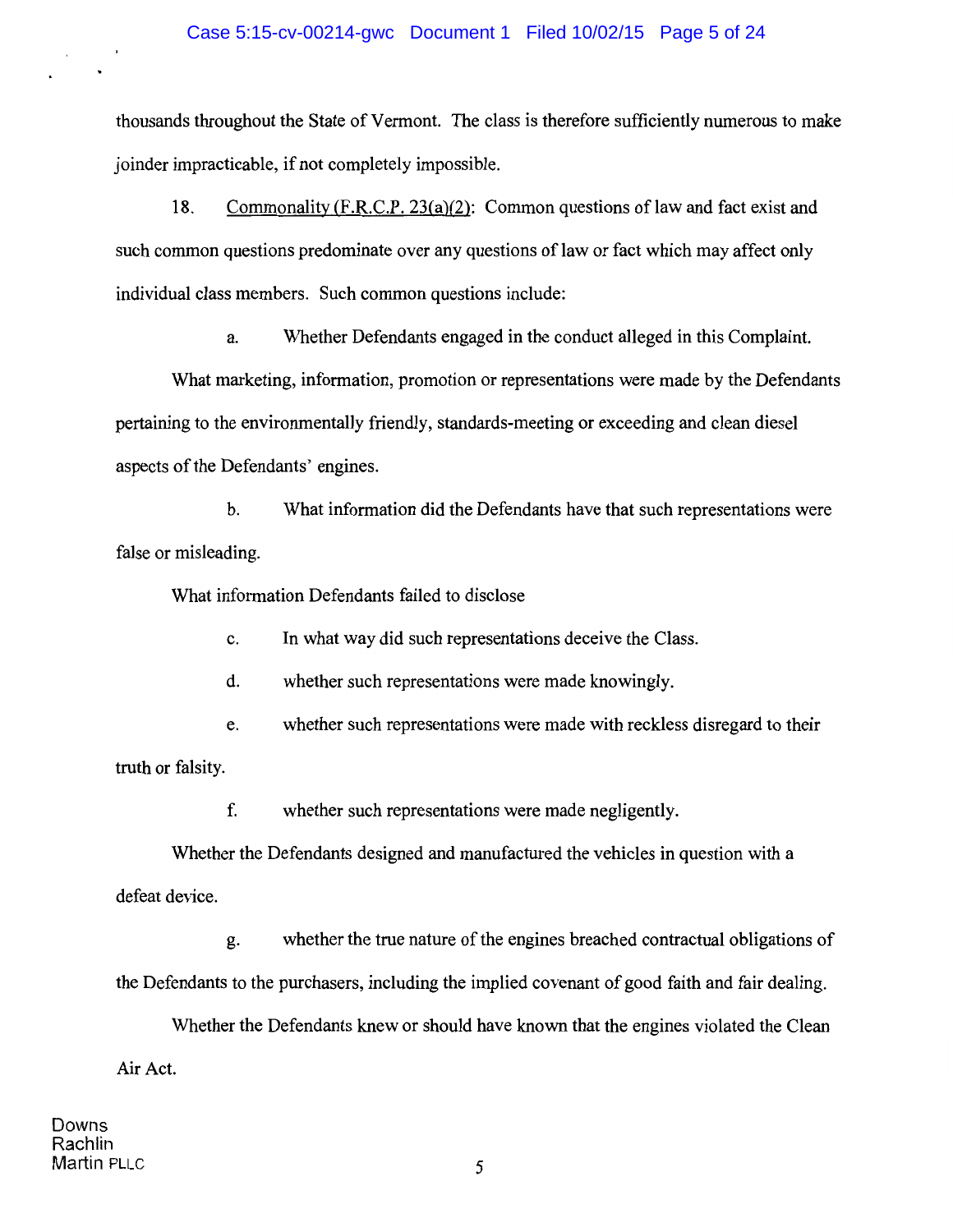Whether the Defendants intentionally concealed from consumers that the vehicles did not comply with federal and state emission standards.

Whether the Defendants misrepresented to consumers that the vehicles were in compliance with federal and state emission standards.

h. whether the actions of the Defendants caused damages to the Class.

1. what are the measure of damages incurred by the Class.

Whether Defendants were unjustly enriched by their actions.

Whether Plaintiff and the class members are entitled to equitable or injunctive relief, and if so, what relief.

19. Typicality (F.R.C.P. 23(a)(3): Plaintiffs assert claims that are typical of the claims of the entire class. Plaintiffs, like all members of the class, were injured by Defendants' unlawful and deceptive conduct. The representative Plaintiff sand the members of the Class were similarly or identically harmed by the misconduct of the Defendants.

20. Adequacy of Representation (F.R.C.P. 23(a)(4): Plaintiffs will fairly and adequately represent and protect the interests of the Class. Plaintiffs have no interest antagonistic to those of the Class and no material conflict with class members. Plaintiffs have retained counsel who are competent and experienced in complex litigation.

21. A class action is maintainable under F.R.C.P. 23(b)(l), (2) because Defendants have acted on grounds generally applicable to the class, thereby making appropriate injunctive relief or declaratory relief with respect to the class as a whole.

22. A class action is maintainable under F.R.C.P.  $23(b)(3)$  because questions of law or fact common to the members of the class predominate over any questions affecting only individual members, and a class action is superior to other available methods for the fair and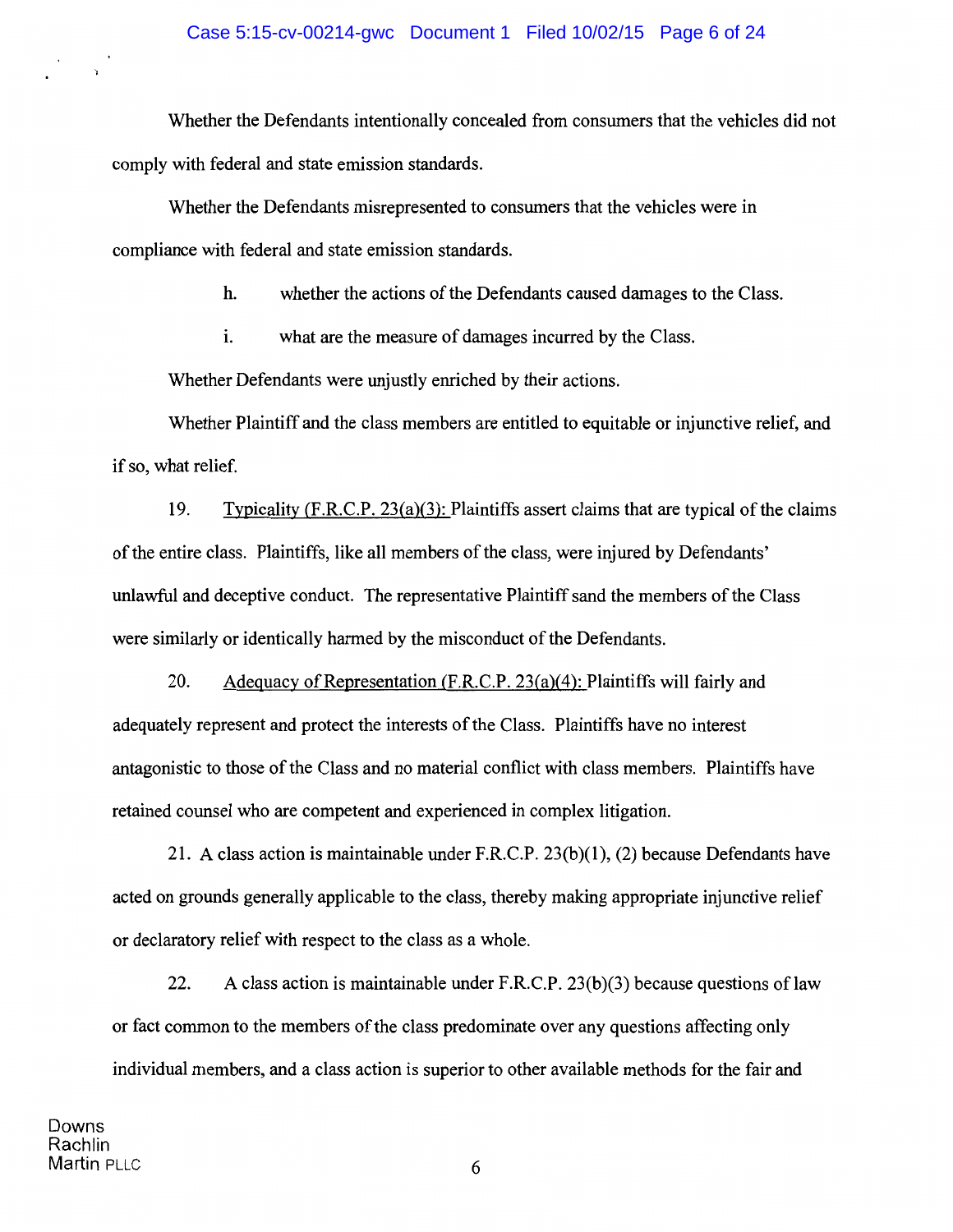#### Case 5:15-cv-00214-gwc Document 1 Filed 10/02/15 Page 7 of 24

efficient adjudication of this controversy. Common questions of law and fact that relate to Defendants' conduct predominate over any question affecting individual members of the class. Questions common to the entire class predominate as to whether Defendants violated the MMW A, the Vermont Consumer Protection Act and committed common law fraud, breach of contract, negligence and unjust enrichment. Liability will be determined on a class-wide basis through common proof, thus common issues predominate and a class action is superior to other methods of adjudication.

23. Any applicable statute of limitations has been tolled by Defendants' active concealment and denial of the facts alleged herein. Plaintiff and proposed class members could not have reasonably discovered the true and defective nature of the diesel engines in question until sometime on or around September, 2015.

## **GENERAL ALLEGATIONS**

24. The basis for this lawsuit is that from 2008 to the present, Volkswagen AG, Volkswagen Group, and Volkswagen of America (collectively, "the Defendants" or "Volkswagen") marketed and sold to class members automobiles powered with diesel engines. During this period, Volkswagen represented these engines to be particularly clean-running, environmentally-friendly and efficient. The engines were represented to have low carbon, nitrogen and other emissions, compared to gasoline engines and other diesel powered engines. In fact Defendants had installed a defeat device in these vehicles designed to deceive emissions testing to meet state and federal emissions standards. When not engaged in testing, these vehicles would exceed emissions limitations up to 40 times regulatory standards. Instead of being environmentally friendly, Defendants' vehicles are excessively harmful to the environment and human health.

Downs Rachlin Martin PLLC 7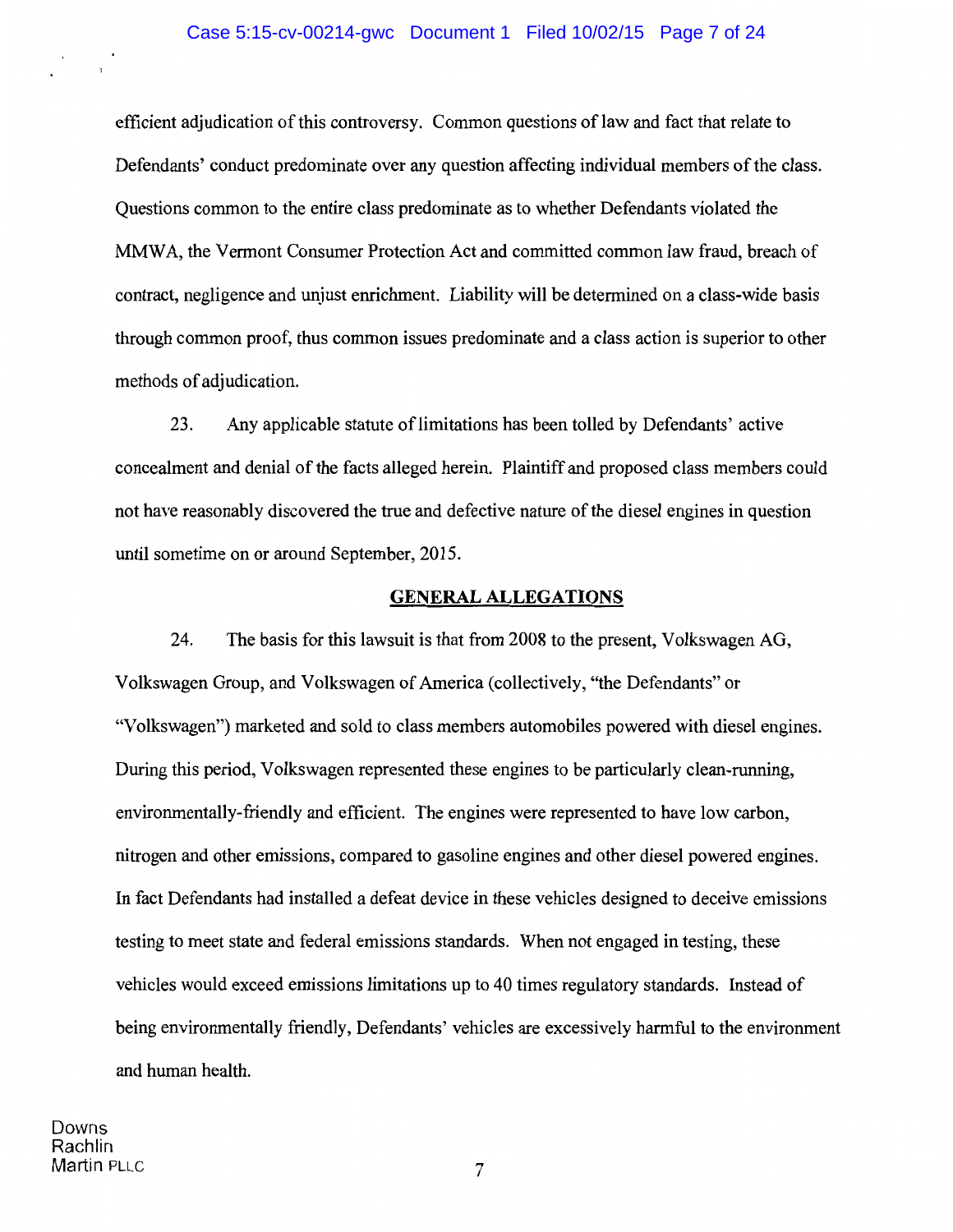25. The Environmental Protection Agency ("EPA") regulates emissions from motor vehicles through the Clean Air Act ("CAA''), 42 U.S.C. §§ 7401-7671q, and its implementing regulations. The CAA and the regulations promulgated thereunder aim to protect human health and the environment by reducing emissions of nitrogen oxides (NOx) and other pollutants from mobile sources of air pollution including motor vehicles.

26. All motor vehicles must satisfy emission standards for certain air pollutants, including NOx. The EPA issues Certificates of Conformity ("COCs") to those vehicles that satisfy emission standards. The COC application must include a list of all auxiliary emission control devices installed in vehicles, including defeat devices. A defeat device is a device used to reduce the effectiveness of an emission control system during normal driving conditions, but not during testing conditions.

27. The CAA has prohibited the use of defeat devices since at least 1972. The installation and use of defeat devices is a violation of the CAA, as is the failure to report the existence of defeat devices in COC applications.

28. Defendants have maintained that their diesel vehicles are "clean diesel" and particularly environmentally friendly. For example, upon reentering the United States diesel automobile market in 2008, Volkswagen touted its new diesel engine as a landmark development in clean diesel. This was done at auto shows and through company promotions.

29. Upon information and belief, from 2008 on, Defendants engaged in an extensive marketing campaign to represent their vehicles as clean diesel vehicles and much cleaner than Defendants' competitors' vehicles.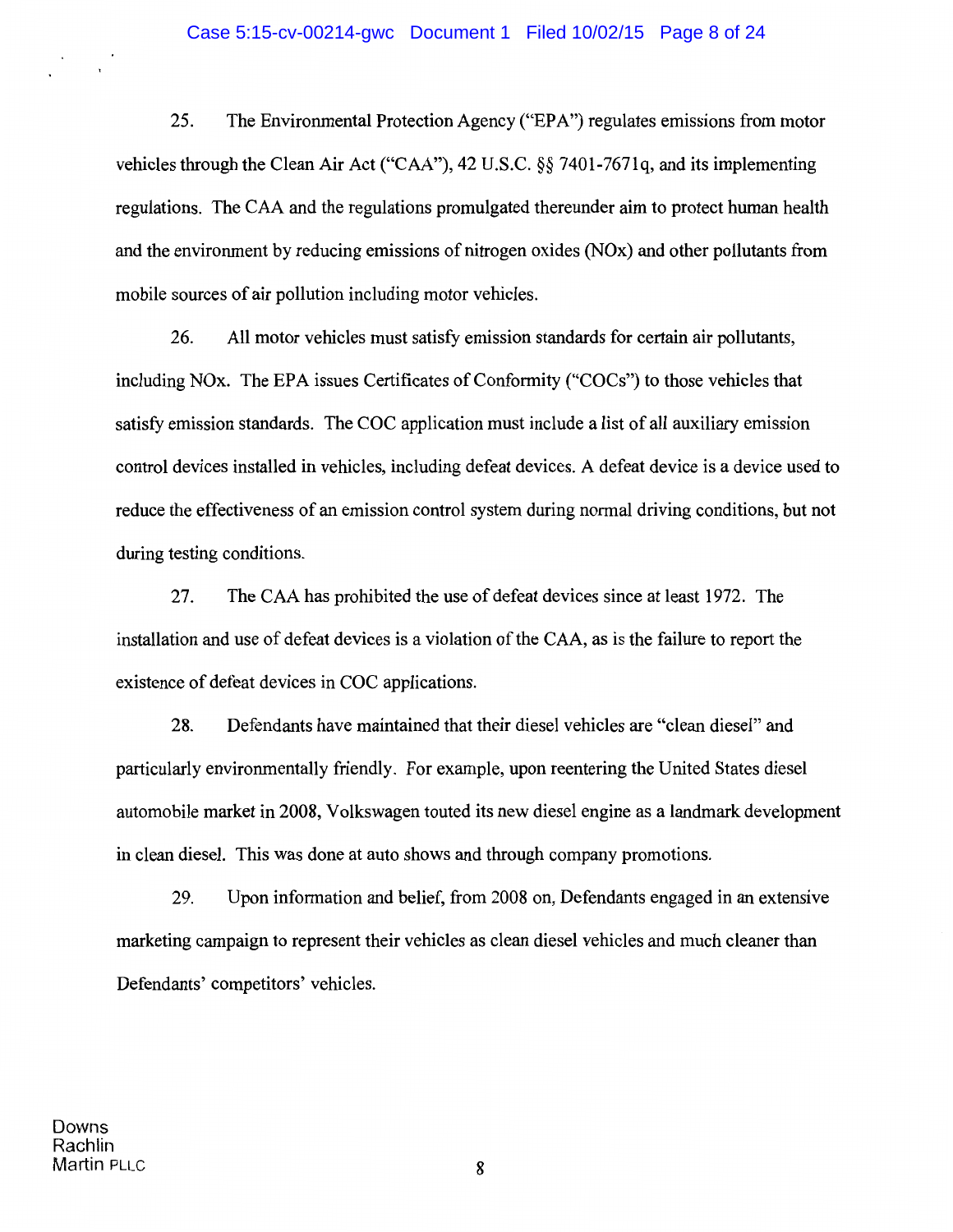#### Case 5:15-cv-00214-gwc Document 1 Filed 10/02/15 Page 9 of 24

30. For example, upon information and belief, Defendant's brochure for the 2013 Jetta stated that the diesel vehicle was "90% cleaner than previous diesel engines" and the 2010 Audi A3 brochure claimed to have "the cleanest diesel technology in the world."

31. Upon information and belief, Defendants created a website called TDI Truth  $\&$ Dare that purported to demonstrate how Defendants' vehicles were cleaner than other diesel vehicles.

32. Upon information and belief, Defendants repeatedly represented their vehicles to be compliant with federal and state emissions requirements and to be clean diesel and environmentally friendly.

33. For example, in 2009 the COO of Volkswagen America, Mark Barnes, said that Defendants' diesel vehicle is "good for the environment because it puts out 25% less greenhouse gas emissions than what a gasoline engine would. And thanks to the uniqueness of the TDI motor, it cuts out the particulate emissions by 90% and the emissions of nitrous oxide are cut by 95%. So a very, very clean running engine. Clean enough to be certified in all 50 states." *Volkswagen: Our Diesel Cars Whup the Prius and Other Hybrids,* Business Insider, October 9, 2009.

34. Despite making these representations, Volkswagen knew or should have known, that in fact, far from being particularly clean-running, environmentally friendly and efficient, the engines, on information and belief, actually produced higher level emissions than permissible in many jurisdictions and under federal standards, and included a mechanism in the engine operating system, the defeat device, that would sense when the car was being tested for emissions and then recalibrate the engine emissions and/ or readout in a manner that would meet emissions standards.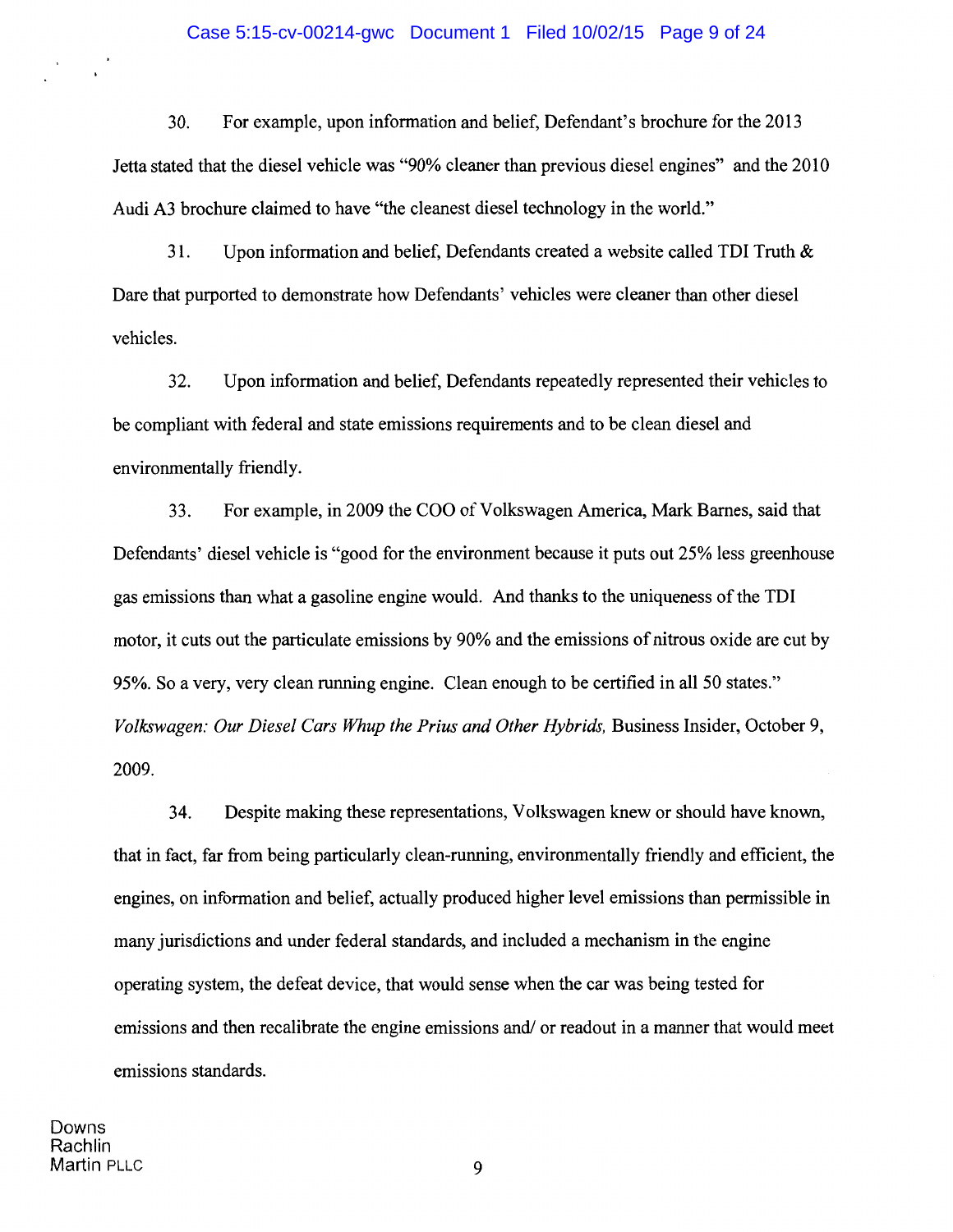35. Upon information and belief, the vehicles ran software that produced compliant emissions results during emission testing only.

36. When not being tested for emissions, on information and belief, the diesel engines in such cars would emit emissions that were higher than would be emitted during the testing process, and would exceed emissions standards in many jurisdictions and under federal standards, including emissions of NO<sub>x</sub> that increased to 10 to 40 times above the EPA compliant levels.

37. Upon information and belief, Defendants installed the defeat devices in violation of the CAA, and failed to include the defeat devices in the vehicle COC applications in further violation of the CAA.

38. According to the EPA, Defendants knew or should have known that the defeat devices related to compliance with the CAA, the purpose of the devices was apparent from their design, and the devices were not included in the applicable COC applications.

39. Upon information and belief West Virginia University's Center for Alternative Fuels, Engines & Emissions published results of a study commissioned by the International Council on Clean Transportation that found significantly higher in-use emissions from two of Defendants' vehicles (a 2012 Jetta and a 2013 Passat) and alerted the EPA of these results in May2014.

40. Upon information and belief, when confronted by the EPA and the California Air Resources Board ("CARB") Defendants asserted that the increased emissions could be attributed to technical issues and it was not until it became clear that EPA and CARB would not issue COCs for Defendants' 2016 model year diesel vehicles that Defendants finally admitted to the design and installation of a defeat device in these vehicles.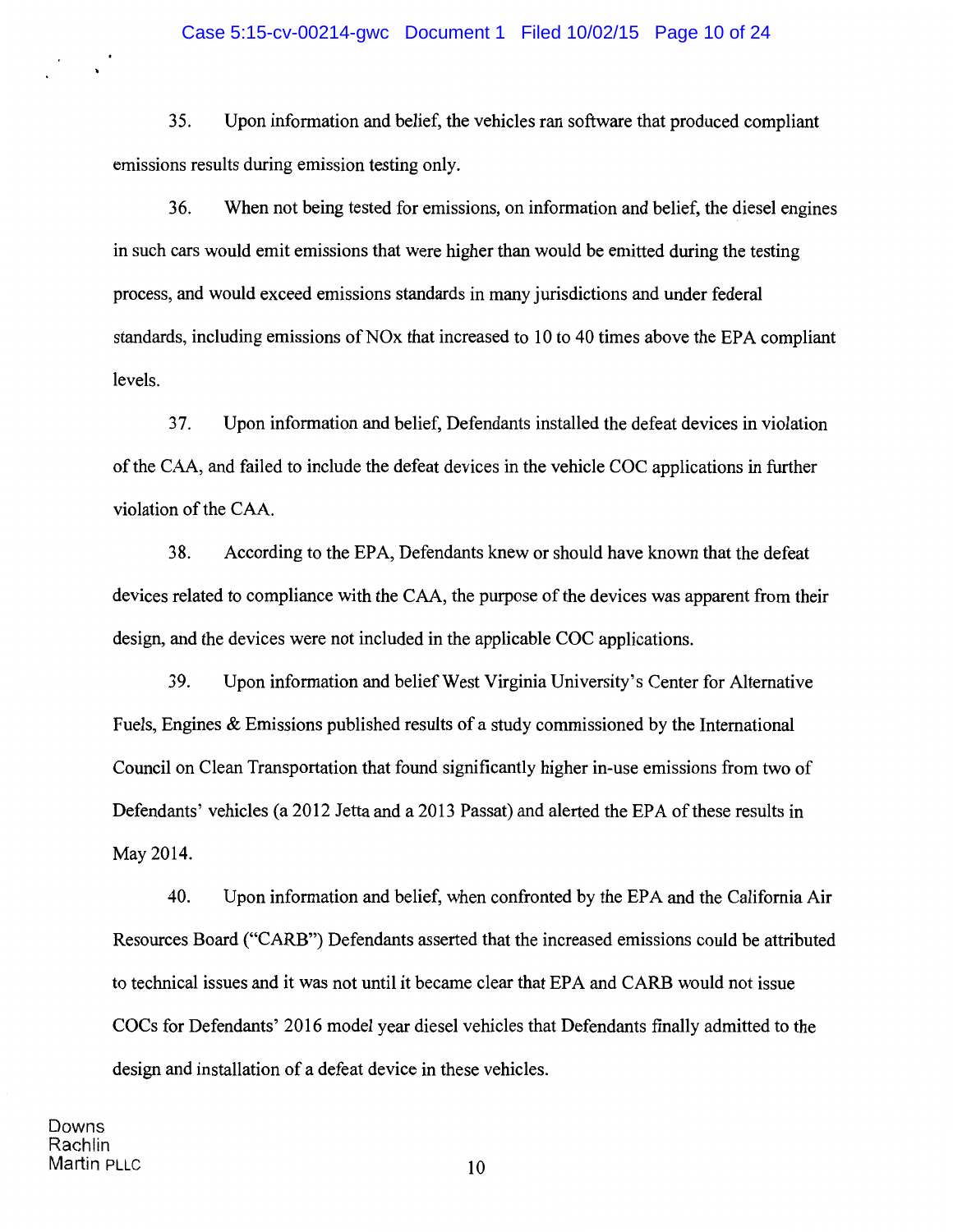#### Case 5:15-cv-00214-gwc Document 1 Filed 10/02/15 Page 11 of 24

41. Upon information and belief, at a meeting on September 3, 2015 Defendants admitted to CARB and EPA staff that its vehicles were designed and manufactured with a defeat device to bypass, defeat, or render inoperative elements of the vehicle's emission control system. This device was neither described nor justified in the certification applications submitted to EPA and CARB and therefore each vehicle was in violation of state and federal law.

42. On September 18, 2015 the EPA issued a Notice of Violate ("NOV") to Defendants stating that Defendants violated the CAA by installing the defeat devices and failing to comply with the COCs applicable to the vehicles.

43. On September 18, 2015 CARB issued a letter to Defendants describing Defendants' actions, notifying Defendants that CARB had initiated an enforcement investigation of Defendants, and requiring Defendants to engage in immediate corrective actions to rectify the emission non-compliance.

44. On information and belief, and according to widely disseminated news reports, on or about September 21, 2015, Volkswagen officials publicly admitted to installing software designed to cheat emissions tests in about 11 million cars worldwide. While the cars passed emissions tests, they released nitrogen oxide up to 40 times the level allowed by federal law and a number of state emissions standards.

45. According to national press reports, Volkswagen officials made public statements on or about September 22 or 23, 2015, acknowledging violating the trust of their customers and admitting to having made mistakes in the manufacture of their cars. "Let's be clear about this: Our company was dishonest with the EPA and the California Air Resources Board and with all of you," Volkswagen U.S. chief Michael Hom said on or about September 21, 2015. "In my German words, we have totally screwed up."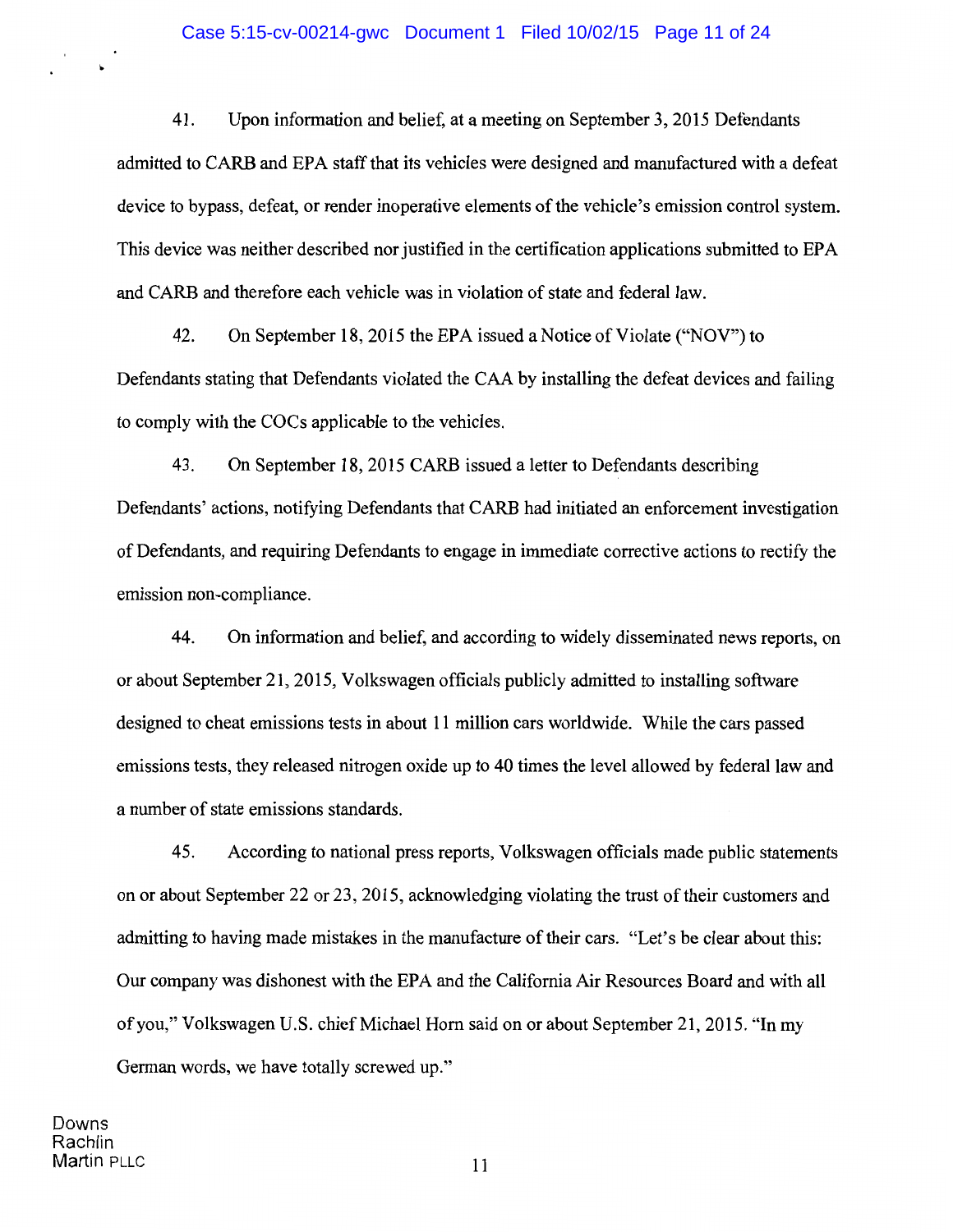46. Upon information and belief, the use of a defeat device is illegal and a threat to public health.

47. According to the EPA upon information and belief, the release of NO<sub>x</sub> plays a major role in the atmospheric reactions with volatile organic compounds ("VOCs") that produce ozone and breathing ozone can trigger a variety of health problems including chest pain, coughing, throat irritation, and congestion. Breathing ozone can worsen bronchitis, emphysema, and asthma. Children are at greatest risk of experiencing negative health impacts from exposure to ozone.

48. Plaintiff Robert Tumau purchased a Jetta TDI Diesel Sport Wagon, model year 2013, from a Volkswagen dealership in Barre, Vermont in or about September, 2013. He purchased the car in significant part due to the representations and marketing efforts that Volkswagen made that the car was an environmentally-friendly, clean diesel automobile, that met or exceeded all environmental emissions standards. He was influenced in buying the car by Volkswagen's representations about these features. Volkswagen charged a premium price, significantly beyond similar gasoline-powered Volkswagen models or other manufacturer's cars, due in part to these features. Plaintiff Turnau also purchased the Volkswagen due to its wellperforming characteristics combined with the clean diesel engine, another attribute promoted by Volkswagen.

49. Plaintiff Margaret Baldwin purchased a Jetta TDI Diesel Sport Wagon, model year 2011, from a Volkswagen dealership in Lebanon, New Hampshire, in 2011. She purchased the car in significant part due to the representations and marketing efforts that Volkswagen made that the car was an environmentally-friendly, clean diesel automobile, that met or exceeded all environmental emissions standards. She was influenced in buying the car by Volkswagen's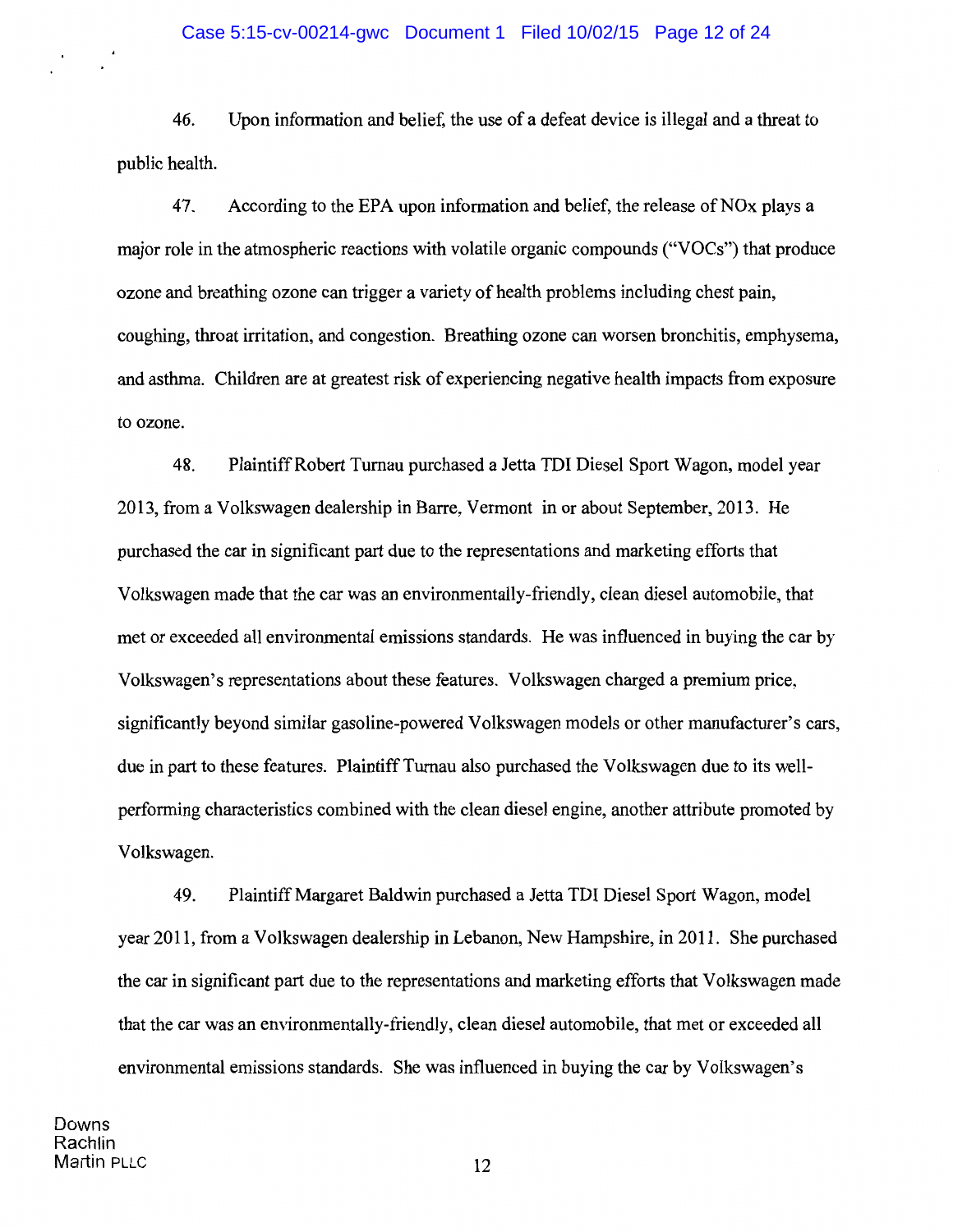representations about these features. Volkswagen charged a premium price, significantly beyond similar gasoline-powered Volkswagen models or other manufacturer's cars, due in part to these features. Plaintiff Baldwin also purchased the Volkswagen due to its well-performing characteristics combined with the clean diesel engine, another attribute promoted by Volkswagen.

50. Plaintiff Chuck Lacy purchased a Jetta TDI Diesel Sport Wagon, model year 2014, from a Volkswagen dealership in South Burlington, Vermont in or about April2014. He purchased the car in significant part due to the representations and marketing efforts that Volkswagen made that the car was an environmentally-friendly, clean diesel automobile, that met or exceeded all environmental emissions standards. He was influenced in buying the car by Volkswagen's representations about these features. Volkswagen charged a premium price, significantly beyond similar gasoline-powered Volkswagen models or other manufacturer's cars, due in part to these features. Plaintiff Lacy also purchased the Volkswagen due to its wellperforming characteristics combined with the clean diesel engine, another attribute promoted by Volkswagen.

51. Plaintiffs Randy and Linda Kruger Turnau purchased a Jetta TDI Diesel Sportwagen, model year 2009, from a Volkswagen dealership in Vermont. In or about June 2015, Randy and Linda Kruger also purchased a model year 2015 GolfTDI, equipped with a diesel, from a Volkswagen dealership in Hanover, Massachusetts during a time they lived in Vermont. They purchased the cars in significant part due to the representations and marketing efforts that Volkswagen made that the car was an environmentally-friendly, clean diesel automobile, that met or exceeded all environmental emissions standards. They were influenced in buying the cars by Volkswagen's representations about these features. Volkswagen charged a

Downs Rachlin Martin PLLC 13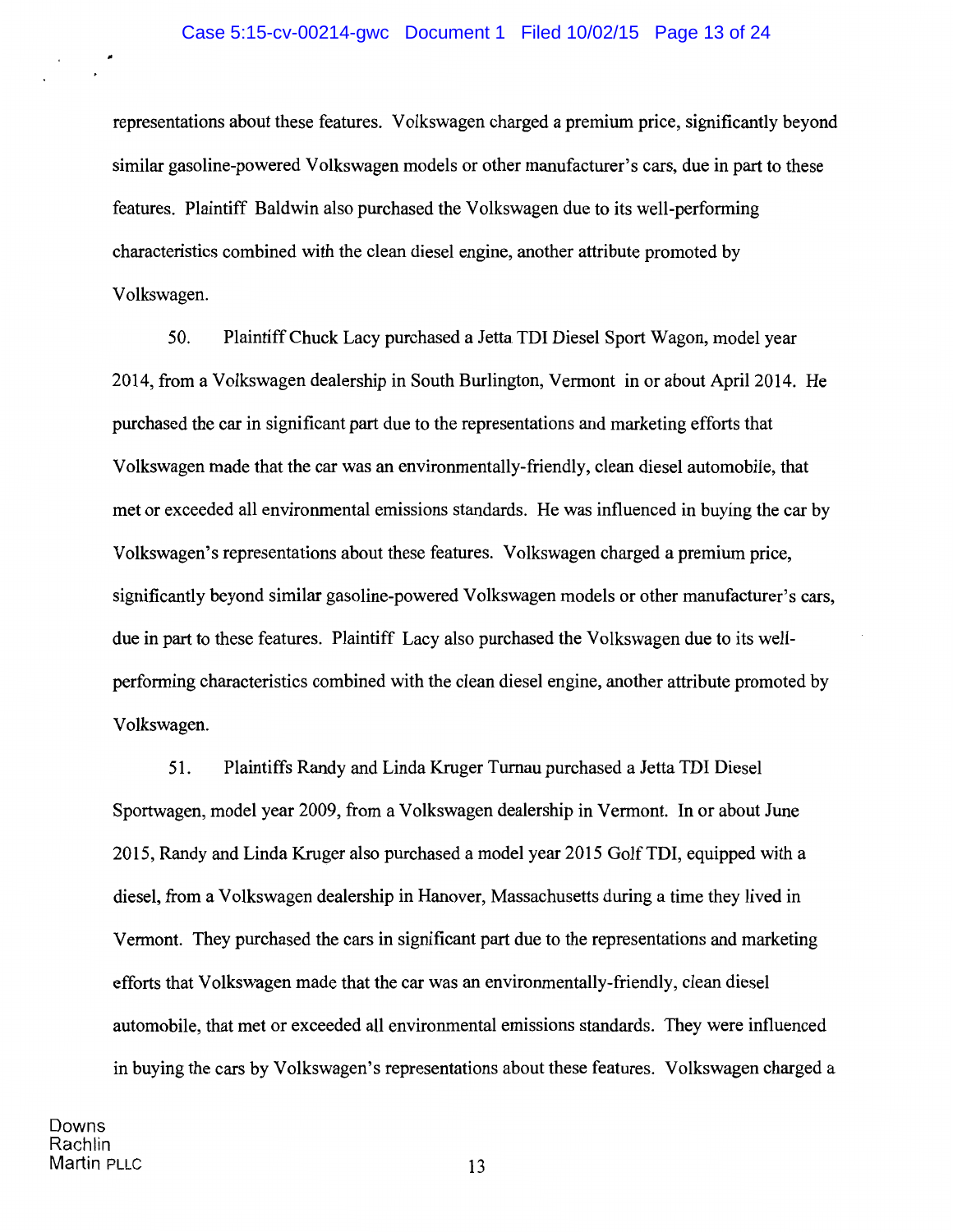#### Case 5:15-cv-00214-gwc Document 1 Filed 10/02/15 Page 14 of 24

premium price, significantly beyond similar gasoline-powered Volkswagen models or other manufacturer's cars, due in part to these features. Plaintiffs Randy and Linda Kruger also purchased the Volkswagen cars due to its well-performing characteristics combined with the clean diesel engine, another attribute promoted by Volkswagen.

52. Plaintiff Amanda McKay purchased a Jetta TDI Diesel Sportwagen, model year 2014, from a Volkswagen dealership in Barre, Vermont in or about June 2014. She purchased the car in significant part due to the representations and marketing efforts that Volkswagen made that the car was an environmentally-friendly, clean diesel automobile, that met or exceeded all environmental emissions standards. She was influenced in buying the car by Volkswagen's representations about these features. Volkswagen charged a premium price, significantly beyond similar gasoline-powered Volkswagen models or other manufacturer's cars, due in part to these features. Plaintiff McKay also purchased the Volkswagen due to its well-performing characteristics combined with the clean diesel engine, another attribute promoted by Volkswagen.

53. Because of Volkswagen's actions, Plaintiffs and other class members have been damaged because they did not get the environmentally-friendly, clean diesel automobile, meeting or exceeding all environmental emissions standards, combined with outstanding performance, they had bargained for, resulting in a lower value car.

54. Plaintiff and the Class has also been damaged because the re-sale value oftheir Volkswagen diesel-powered automobile has been diminished.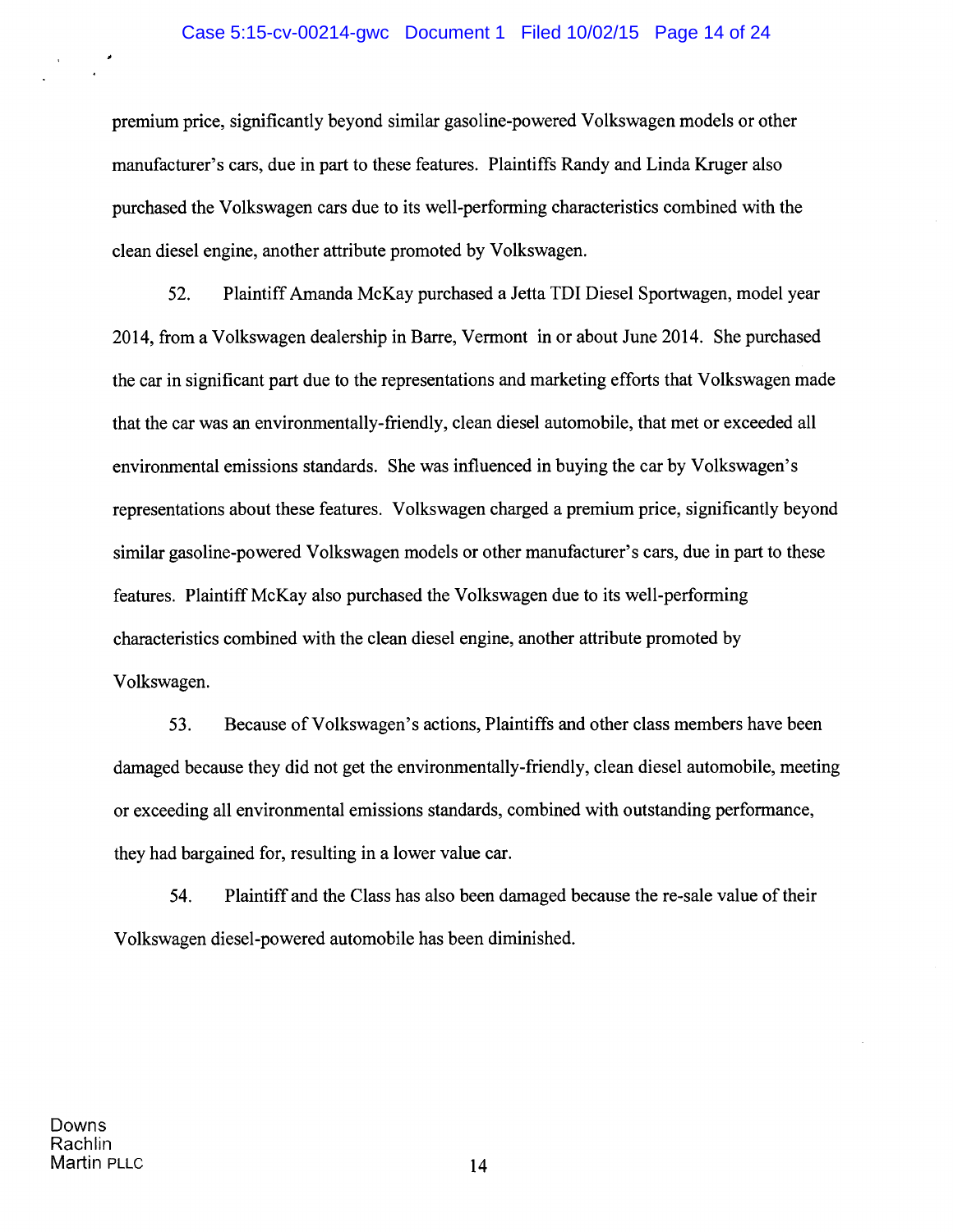$\bullet$ 

# **COUNT I**

# Violation of the Vermont Consumer Protection Act ("VCPA"), 9 V.S.A. § 2451 et seq.

55. Plaintiffs, on behalf of themselves and the Class, reallege the foregoing as if fully set forth herein.

56. Plaintiffs and the Class are "consumers" as defined by 9 V.S.A. § 2451a(a). Defendants are "sellers" as defined by 9 V.S.A. § 2451a(c). The diesel-powered Volkswagen cars sold by Defendants to Plaintiffs and the Class during the period in question are "goods" as defined by 9 V.S.A. § 2451a(b).

57. Plaintiffs and the Class purchased diesel-powered Volkswagen cars from the Defendants in the Class Area (the State of Vermont) during the period in question.

58. Plaintiffs and the Class purchased these diesel-powered Volkswagen cars from the Defendants in reliance on Defendants' representations regarding their emissions and 'clean diesel' technology.

59. Defendants' representations regarding emissions, 'clean diesel', and the environmentally-friendly nature of the cars were knowingly false and misleading and were made with the intent to induce Plaintiffs and the Class to purchase Volkswagen diesel cars.

60. The acts of the Defendants as set forth above, constitute deceptive and unfair business practices and acts in violation of9 V.S.A. § 2453. In particular, Defendants have illegally:

a. marketed, promoted and distributed diesel-powered cars as being environmentally friendly, clean diesel and meeting or exceeding all emissions standards;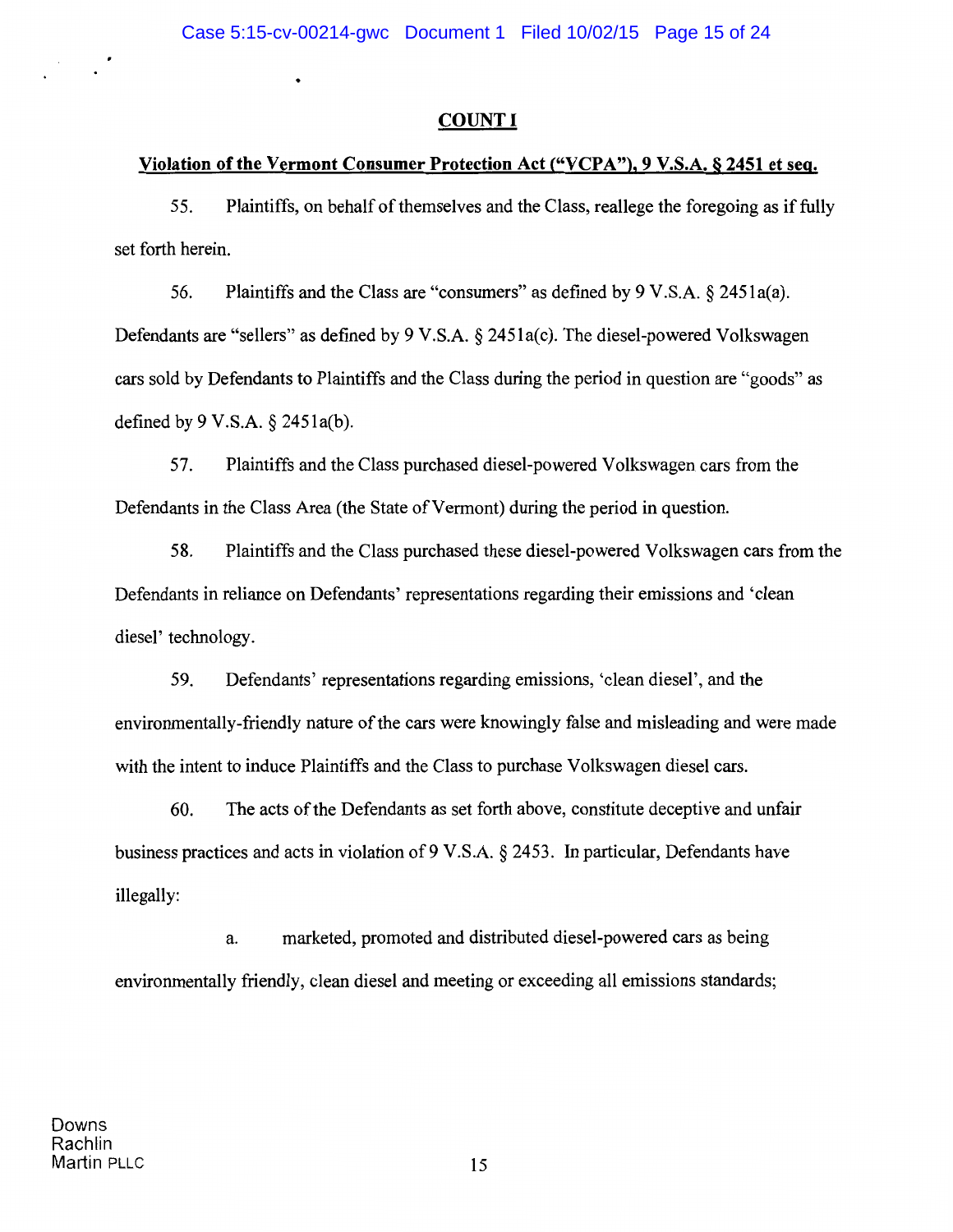b. while knowing that the cars are not environmentally friendly, clean diesel cars that meet or exceed all emissions standards but rather violated emission standards and thereby endangered both human health and the environment; and

c. knowing that the diesel-powered cars' operating systems included a mechanism designed to trick emissions standards testing by facilitating a false and misrepresentative readout when the cars were subjected to emissions testing.

61. By their conduct the Defendants have engaged in deceptive business practices. As a result of these deceptive business practices, Plaintiffs and the Class have been damaged, *inter alia,* by being deprived of the benefit of their bargain with Defendants, by the loss of the use and resale value of their property, and by being made to contribute unknowingly to the degradation of the environment and the endangerment of human health.

62. Because of Defendants' unlawful conduct, Plaintiffs and the Class are entitled to recover actual damages, restitution, attorney's fees, and exemplary damages in amounts subject to proof at trial. They are also entitled to equitable relief.

# COUNT II

# Violation of the Magnuson-Moss Warranty Act, 15 U.S.C. §§ 2301 et seq.

63. Plaintiffs, on behalf of himself and the Class, realleges the foregoing as if fully set forth herein.

64. Plaintiffs and the Class are "consumers" as defined by 15 U.S.C. § 2301(3).

65. Defendants are "suppliers" as defined in by 15 U.S.C. § 2301(4) and "warrantors" as defined by 15 U.S.C. § 2301(5).

66. The diesel-powered Volkswagen cars sold by Defendants to Plaintiff and the Class during the period in question are "consumer products" as defined by 15 U.S.C. § 2301(1).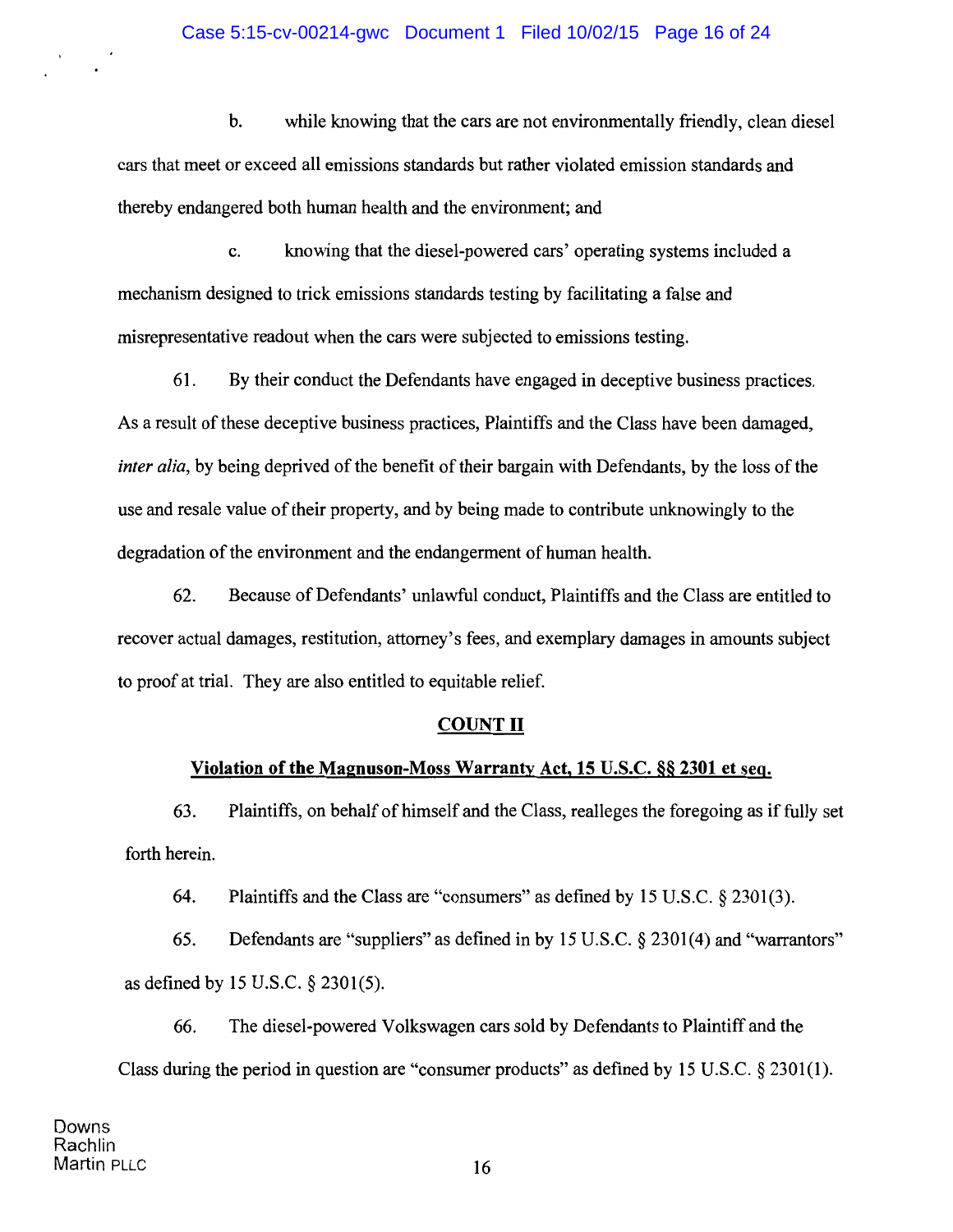67. The diesel-powered Volkswagen cars sold by Defendants to Plaintiffs and the Class during the period in question were expressly warranted to, *inter alia,* meet federal and Vermont emission standards.

68. Pursuant to 9A V.S.A. § 2-314, the diesel-powered Volkswagen cars sold by Defendants to Plaintiff and the Class during the period in question were impliedly warranted to be merchantable.

69. Pursuant to 9A V.S.A. § 2-315, the diesel-powered Volkswagen cars sold by Defendants to Plaintiff and the Class during the period in question were impliedly warranted to be fit for be fit for the particular purpose of combining high performance with environmentally compliant technology.

70. Defendants breached their express warranties to Plaintiffs and the Class by, *inter alia,* selling them cars that were unable to meet federal and Vermont emission standards due to the intentional and concealed wrongdoing of Defendants.

71. Defendants breached their implied warranties of merchantability to Plaintiffs and the Class by selling them cars that are, *inter alia,* unable to pass without objection in the trade because they grossly exceed legal emission limits and create risks to human health and the environment.

72. Defendants breached their implied warranties of fitness for a particular purpose to Plaintiffs and the Class by selling them cars that, *inter alia,* fail to operate at and grossly exceed legal emission limits and create risks to human health and the environment when Defendants knew Plaintiffs and the Class were relying on Defendants' skill and judgment to help them select diesel automobiles that combined high performance with environmentally compliant technology.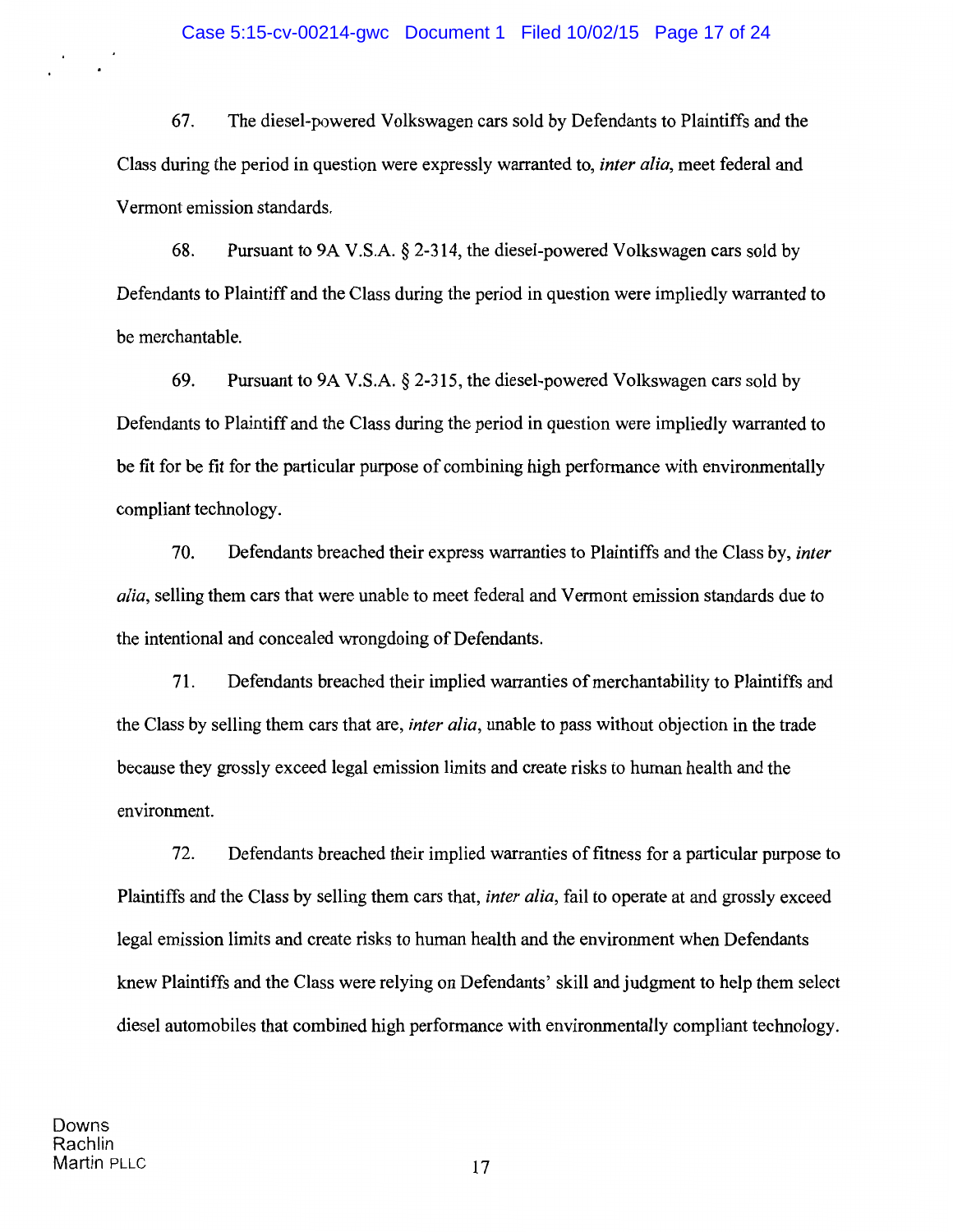73. The MMWA creates a federal right of action in Plaintiffs and the Class for Defendants' breaches of their express and implied warranties.

74. Affording Defendants the reasonable opportunity to cure their breaches usually contemplated by the MMWA would be futile in light of Defendants' years-long and purposeful campaign of deception recited above. Defendants have been aware of these breaches, which are the result of their intentional wrongdoing, for at least several years and have taken no action to remedy them. In such circumstances, the remedies available under any informal settlement procedure would be inadequate to address the harms suffered by Plaintiffs and the Class as a result of Defendants' breaches.

75. Because of Defendants' intentional breaches of their warranties, Plaintiffs and the Class are entitled to recover actual damages and attorney's fees in amounts subject to proof at trial.

### **COUNT III**

#### **Breach ofExpress Warranty**

76. Plaintiffs, on behalf of himself and the Class, realleges the foregoing as if fully set forth herein.

77. The diesel-powered Volkswagen cars sold by Defendants to Plaintiffs and the Class during the period in question were expressly warranted to, *inter alia,* meet federal and Vermont emission standards.

78. Defendants breached their express warranties to Plaintiffs and the Class by selling them cars that were intentionally designed not to meet federal and Vermont emission standards and which instead operated in a polluting, harmful, and unlawful manner.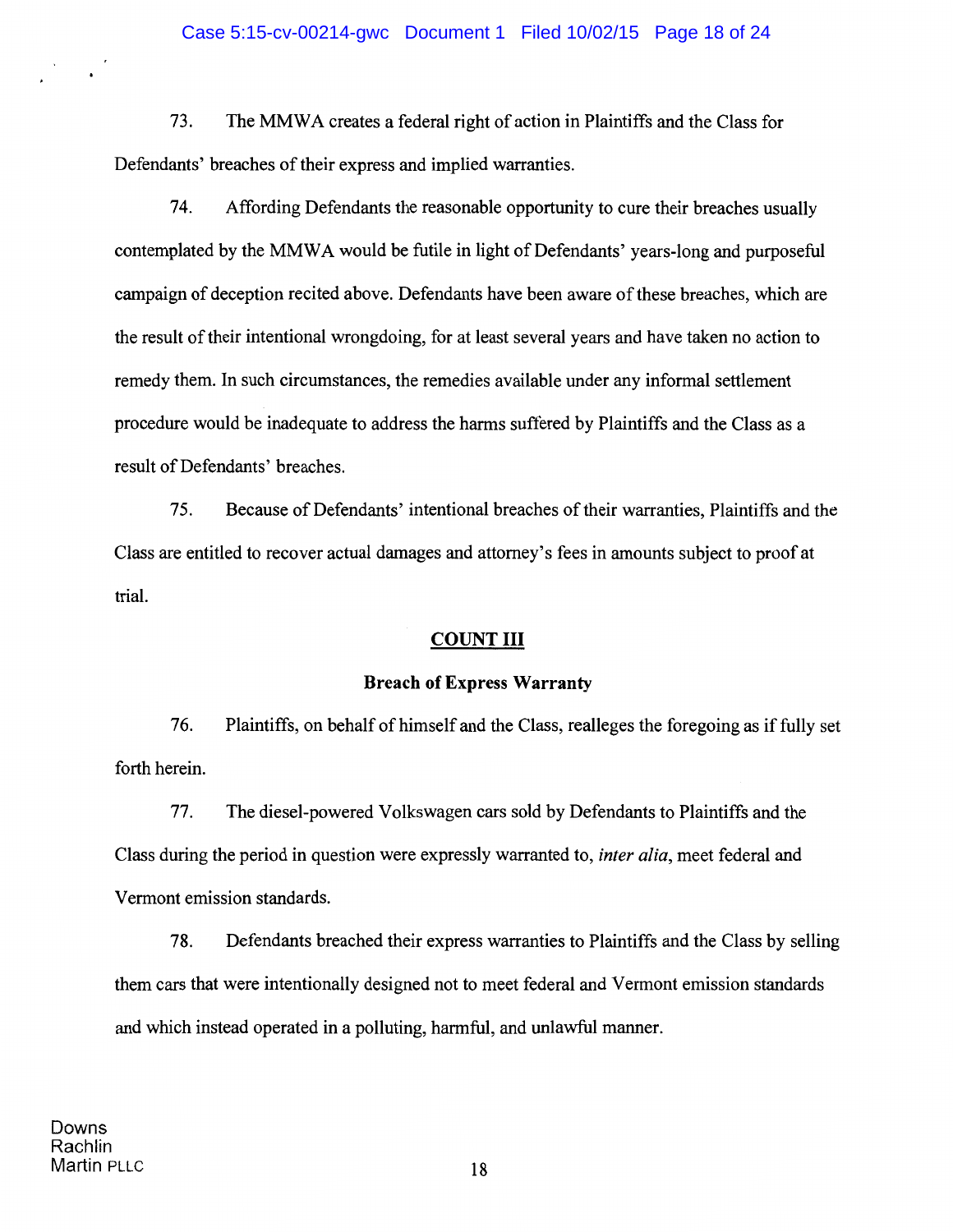79. Defendants' breaches of their express warranties were knowing, intentional, and manifested a complete disregard for the promises they had made to Plaintiffs and the Class as well as for the human health and the wellbeing of the environment.

80. Because of Defendants' intentional breaches of their warranties, Plaintiffs and the Class are entitled to recover actual and exemplary damages in amounts subject to proof at trial.

#### **COUNT IV**

### **Breach of the Implied Warranty of Merchantability,** 9A V.S.A § **2-314**

81. Plaintiffs, on behalf of himself and the Class, realleges the foregoing as if fully set forth herein.

82. Pursuant to 9A V.S.A. § 2-314, the diesel-powered Volkswagen cars sold by Defendants to Plaintiffs and the Class during the period in question were impliedly warranted to be merchantable.

83. Defendants breached their implied warranties of merchantability to Plaintiffs and the Class by selling them cars that are, *inter alia,* unable to pass without objection in the trade because they grossly exceed legal emission limits and create risks to human health and the environment.

84. Defendants' breaches of their implied warranties were knowing, intentional, and manifested a complete disregard for the promises they had made to Plaintiffs and the Class as well as for the human health and the wellbeing of the environment.

85. Because of Defendants' intentional breaches of their warranties, Plaintiffs and the Class are entitled to recover actual and exemplary damages in amounts subject to proof at trial.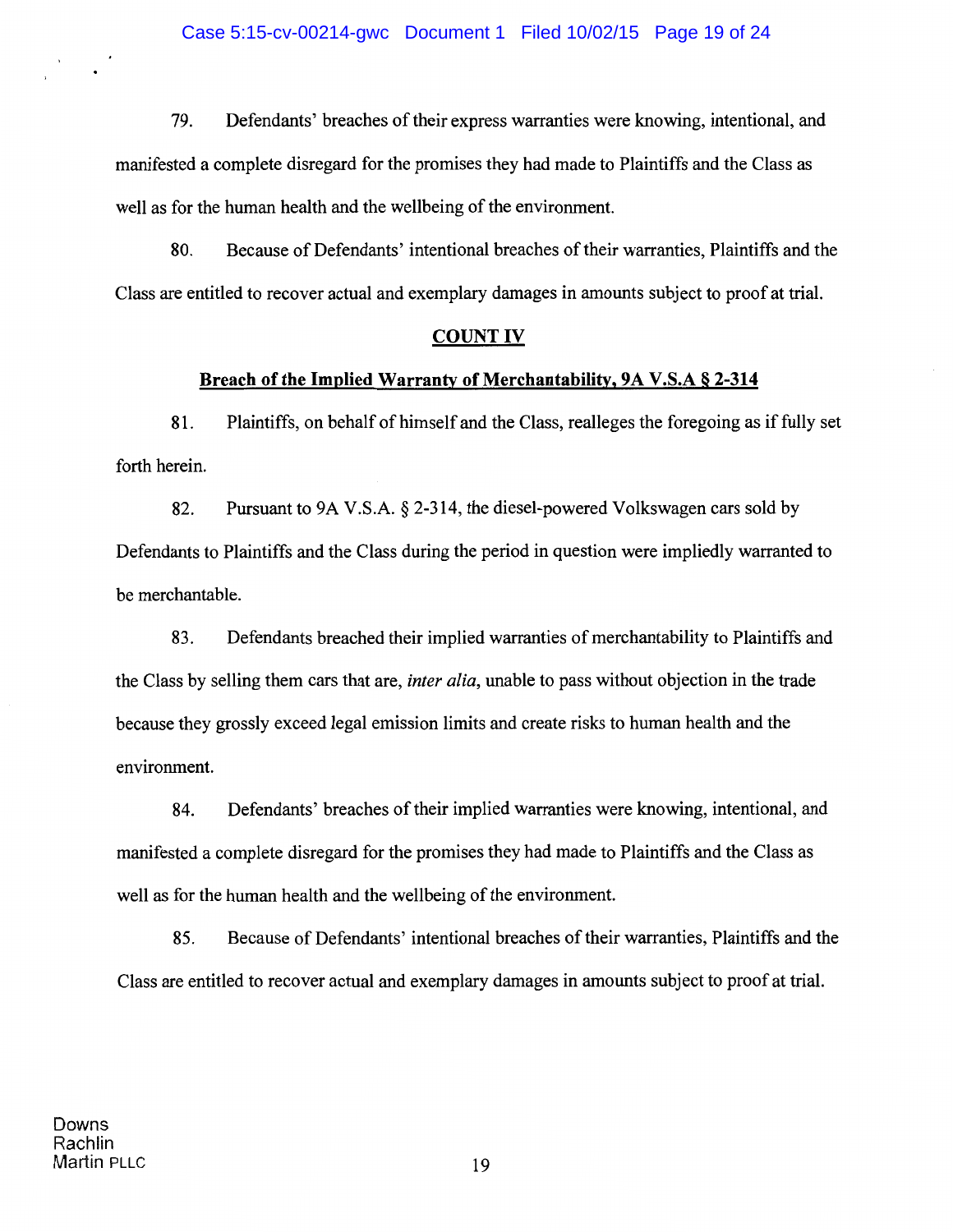### **COUNT V**

## Breach of the Implied Warranty of Fitness for a Particular Purpose, 9A V.S.A § 2-315

86. Plaintiffs, on behalf of himself and the Class, realleges the foregoing as if fully set forth herein.

87. Pursuant to 9A V.S.A. § 2-315, the diesel-powered Volkswagen cars sold by Defendants to Plaintiffs and the Class during the period in question were impliedly warranted to be fit for the particular purpose of combining high performance with environmentally compliant technology.

88. Defendants knew Plaintiffs and the Class were relying on Defendants' skill and judgment to help them select diesel automobiles that combined high performance with environmentally compliant technology.

89. Defendants breached their implied warranties of fitness for a particular purpose to Plaintiffs and the Class by selling them cars that, *inter alia,* fail to operate at and grossly exceed legal emission limits and create risks to human health and the environment when Defendants knew Plaintiffs and the Class were relying on Defendants' skill and judgment to help them select diesel automobiles that combined high performance with environmentally compliant technology.

90. Defendants' breaches of their implied warranties were knowing, intentional, and manifested a complete disregard for the trust Plaintiffs and the Class had placed in their skill and judgement to help them select and purchase diesel automobiles that combined high performance with environmentally compliant technology.

91. Because of Defendants' intentional breaches of their warranties, Plaintiffs and the Class are entitled to recover actual and exemplary damages in amounts subject to proof at trial.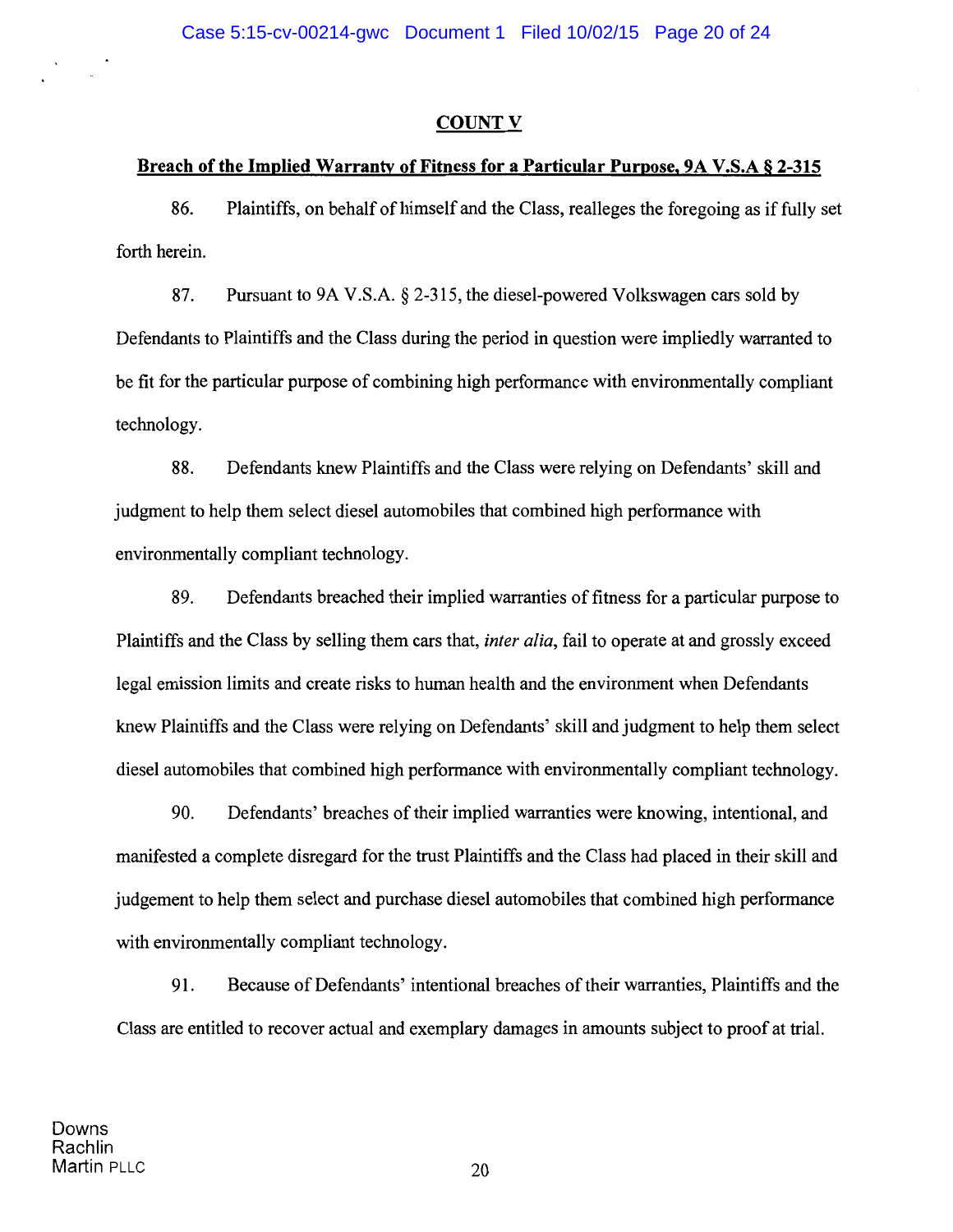# **COUNT VI**

# **Common Law Fraud**

92. Plaintiffs, on behalf of themselves and the Class, reallege the foregoing as if fully set forth herein.

93. By representing that its diesel-powered cars were economically friendly, clean diesel and met or exceeded all environmental standards, while knowing they were not, and while devising a mechanism to fraudulently defeat emissions testing, Defendants made false statements of fact that were intended to induce Plaintiffs and the Class members to purchase Volkswagen diesel automobiles.

94. Defendants' false statements of fact were material to Plaintiffs' and the Class's decision to purchase their Volkswagen diesel automobiles.

95. Plaintiffs and the Class relied on Defendants' false statements of fact in deciding to purchase Volkswagen diesel automobiles, and were justified in doing so based on the fact Defendants had designed the automobiles and their constituent technologies.

96. Plaintiffs and the Class had no way of knowing the falseness of Defendants' statements at the time they purchased their Volkswagen diesel automobiles.

97. Defendants defrauded Plaintiffs and the Class.

98. Because of Defendants' unlawful conduct, Plaintiffs and the Class are entitled to recover actual and exemplary damages in amounts subject to proof at trial.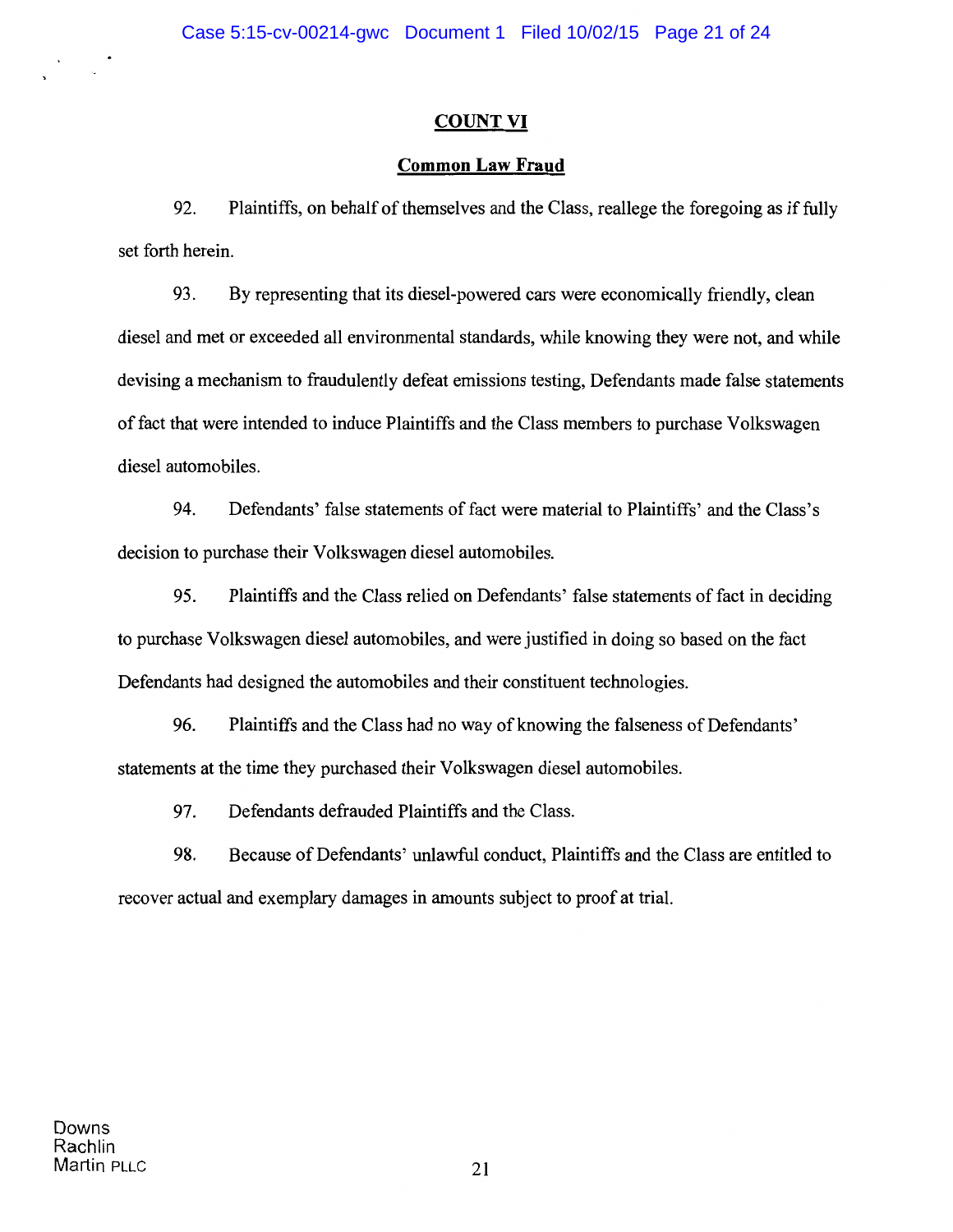### COUNT VII

### Breach of Contract including the Covenant of Good Faith and Fair Dealing

99. Plaintiffs, on behalf of themselves and the Class, reallege and incorporate as though fully set forth herein each and every allegation contained above, and further allege as follows, against all Defendants:

100. The Plaintiffs and the Class Members entered into an agreement to purchase a Volkswagen diesel-powered car from the Defendants. The agreement required Plaintiffs and the Class to pay a particular price for the car. The Defendant agreed to provide the Plaintiffs and the Class a particular type of car with particular features, including a clean diesel engine of the type represented by the Defendants.

101. By selling the Plaintiffs and the Class cars that did not accurately reflect the features of the cars which the Plaintiffs and the Class agreed to purchase, the Defendants breached their purchase agreements with the Plaintiffs and the Class, including the implied covenant of good faith and fair dealing.

102. By breaching their purchase agreements, the Defendants have caused the Plaintiffs and the Class to suffer damages, and the Plaintiffs and the Class are entitled to actual damages, restitution, attorney's fees and punitive damages.

### COUNT VIII

### Common Law Negligence

103. Plaintiffs, on behalf of themselves and the Class, reallege and incorporate as though fully set forth herein each and every allegation contained above, and further alleges as follows, against all Defendants: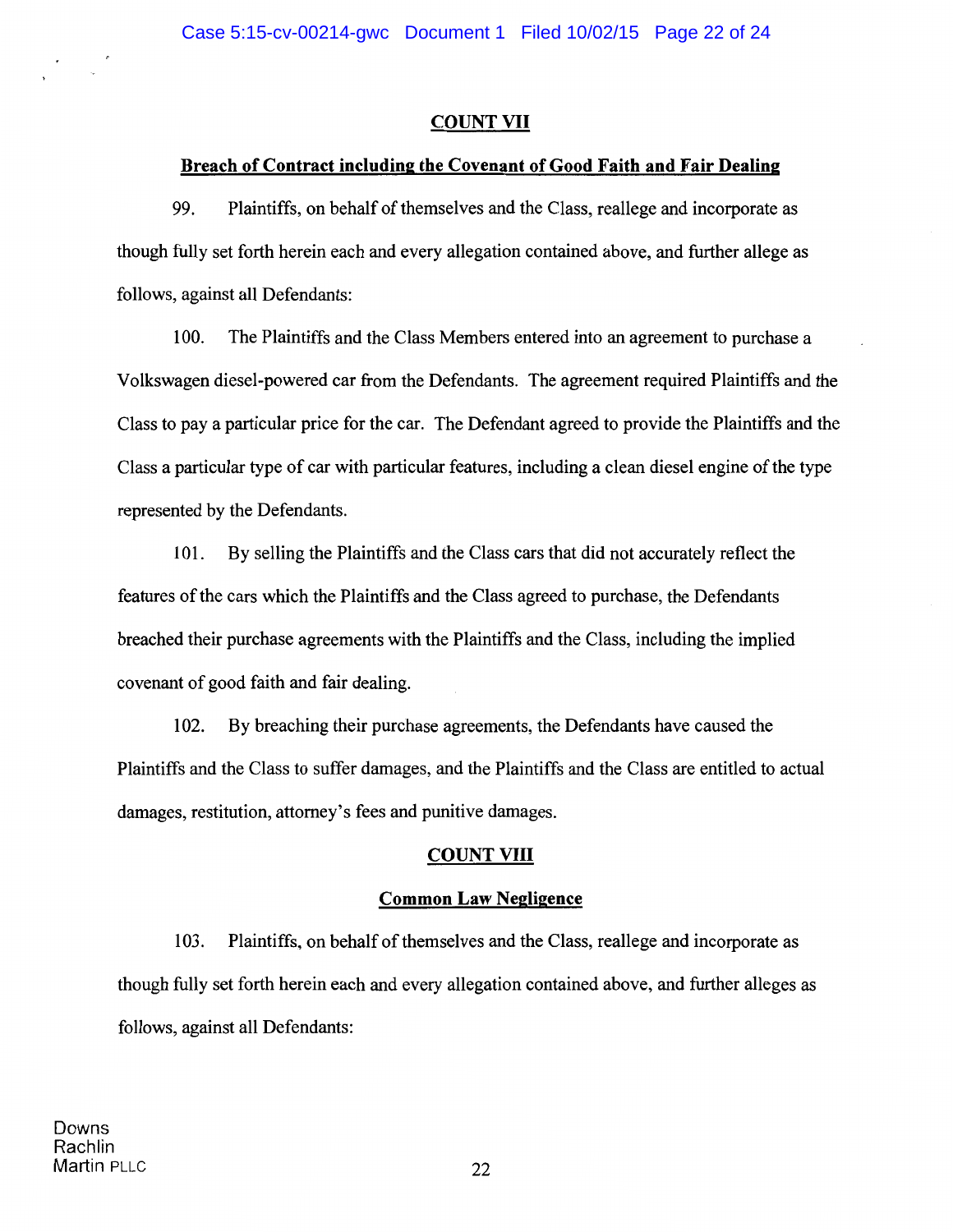#### Case 5:15-cv-00214-gwc Document 1 Filed 10/02/15 Page 23 of 24

104. The Defendants, by installing a device that has the effect of defeating or effecting emissions testing and readouts, acted knowingly, recklessly or negligently, and in doing so, have significantly diminished the value of the diesel-powered cars in a way that has harmed purchasers and owners of those cars.

105. By installing such devices in cars, the Defendants have not acted with the care a reasonable manufacturer of a car should exercise.

106. Plaintiffs and the Class have suffered damages as a result of the Defendants' negligence and the Plaintiffs and the Class are entitled to actual damages, restitution, attorney's fees and punitive damages.

#### **COUNTV**

#### **Unjust Enrichment**

107. Plaintiffs, on behalf of themselves and the Class, reallege and incorporate as though fully set forth herein each and every allegation contained above, and further alleges as follows, against all Defendants:

108. By engaging in the acts described above, the Defendants have been unjustly enriched at the expense of the Plaintiffs and the Class.

109. It would be unjust and inequitable to allow Defendants to retain the benefits conferred on them by Plaintiffs and the Class in light of the deception and dishonesty manifested by Defendants in the context of their commercial interactions with Plaintiffs and the Class.

110. Accordingly, the Plaintiffs and the Class are entitled to actual damages, restitution, attorney's fees and punitive damages.

WHEREFORE, Plaintiffs and the Class respectfully request that the Court:

23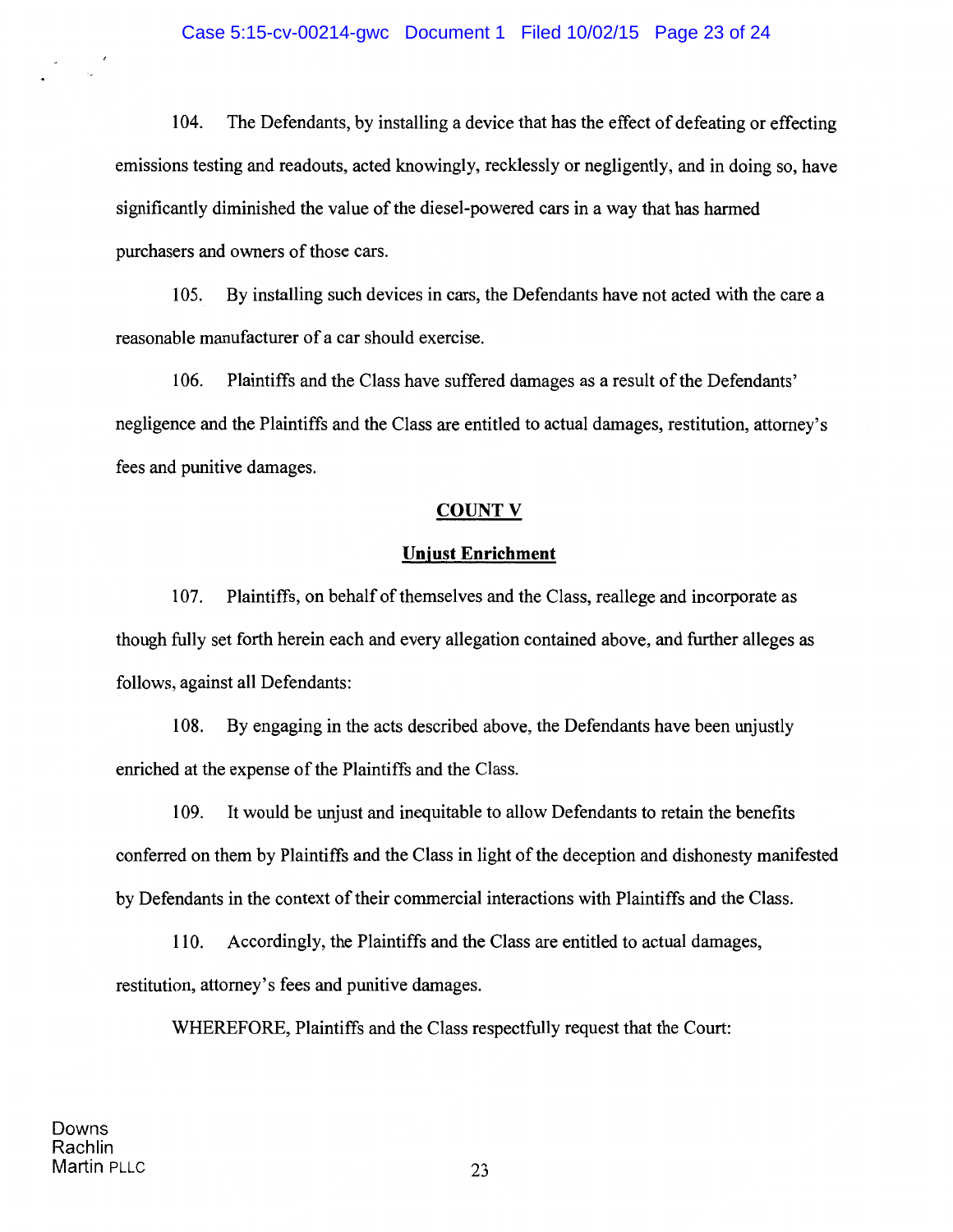## Case 5:15-cv-00214-gwc Document 1 Filed 10/02/15 Page 24 of 24

A. Adjudge and decree that Plaintiffs are fair and adequate representatives of the Class as defined above;

B. Determine that this action be maintained as a class action pursuant to 9 V.S.A. § 2451 et seq. and Rule 23 of the Federal Rules of Civil Procedure and the other statutes and law cited herein and direct reasonable notice be given to members of the Class;

C. Appoint the undersigned as Class Counsel.

Enter judgment for Plaintiffs and the Class and award restitution, compensatory damages, interest and costs, as well as equitable relief;

D. Award treble damages;

E. Award reasonable attorney's fees and the costs of suit, including expert's fees, as allowed by law; and,

F. Grant such further relief as the Court deems just and equitable.

## **JURY TRIAL DEMAND**

Plaintiffs, on behalf of themselves and all others similarly situated, hereby demand a trial by jury on all claims and issues so triable as a matter of right.

Burlington, Vermont.

October 2, 2015

DOWNS RACHLIN MARTIN PLLC

Telephone: 802-863-2375

Fax: 802-862-7512

╭  $\frac{By:}{Tristran}$  J. Ooffin 199 Main Street P.O. Box 190 Burlington, VT 05402-0190

16219224.1 Downs Rachlin Martin PLLC 24